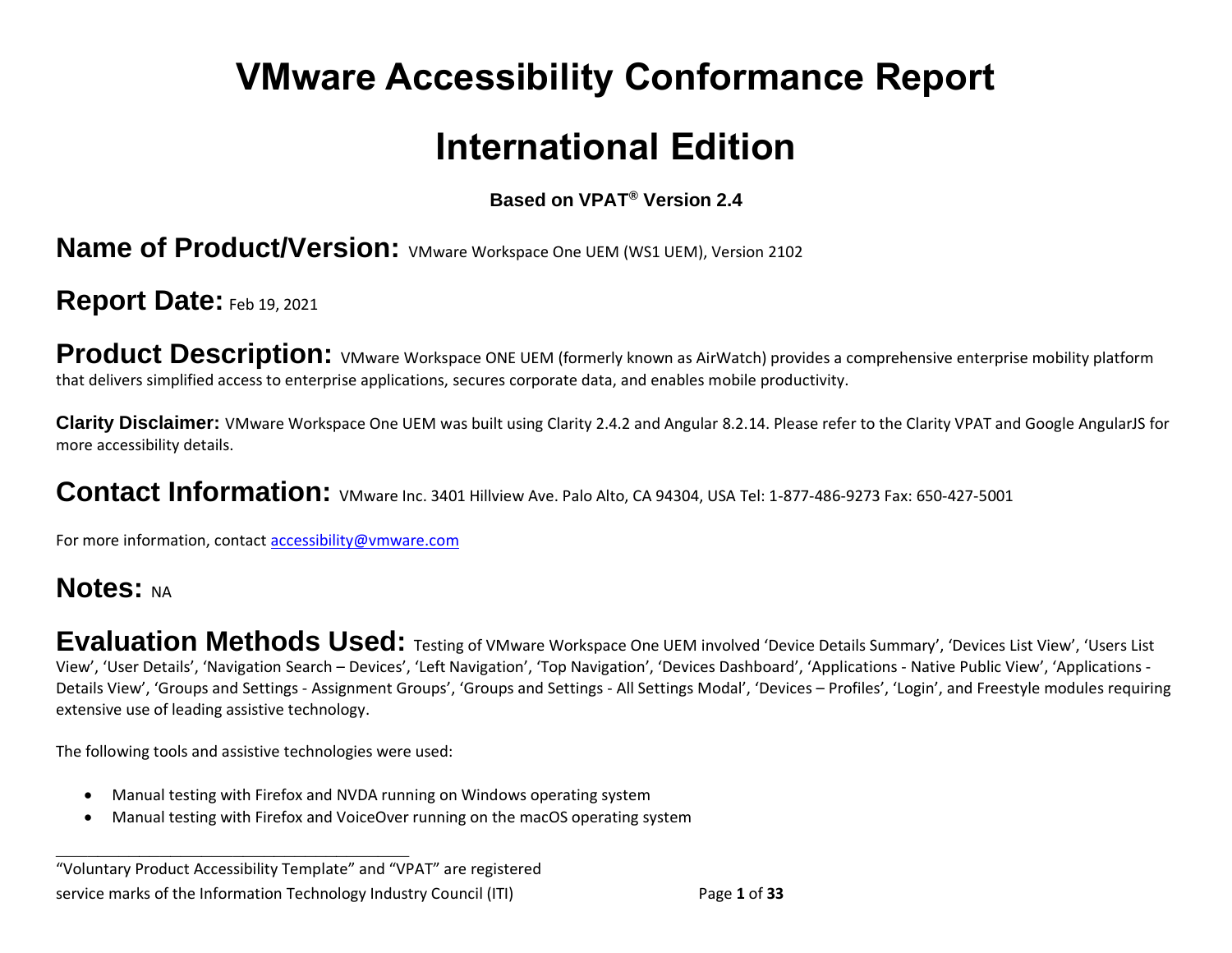• Using magnification on Chrome

Accessibility testers performed the test using a color contrast checker, screen reader, and keyboard keeping WCAG 2.1 guidelines in mind.

# **Applicable Standards/Guidelines**

This report covers the degree of conformance for the following accessibility standard/guidelines:

| <b>Standard/Guideline</b>                                                       | <b>Included in Report</b> |
|---------------------------------------------------------------------------------|---------------------------|
| Web Content Accessibility Guidelines 2.0                                        | Level A (Yes)             |
|                                                                                 | Level AA (Yes)            |
|                                                                                 | Level AAA (No)            |
| Web Content Accessibility Guidelines 2.1                                        | Level A (Yes)             |
|                                                                                 | Level AA (Yes)            |
|                                                                                 | Level AAA (No)            |
| Revised Section 508 standards published January 18, 2017, and corrected January | (Yes)                     |
| 22, 2018                                                                        |                           |
| EN 301 549 Accessibility requirements suitable for public procurement of ICT    | (Yes)                     |
| products and services in Europe, - V3.1.1 (2019-11)                             |                           |

# **Terms**

The terms used in the Conformance Level information are defined as follows:

- **Supports**: The functionality of the product has at least one method that meets the criterion without known defects or meets with equivalent facilitation.
- **Partially Supports**: Some functionality of the product does not meet the criterion.
- **Does Not Support**: The majority of product functionality does not meet the criterion.
- **Not Applicable:** The criterion is not relevant to the product.
- **Not Evaluated**: The product has not been evaluated against the criterion. This can be used only in WCAG 2.1 Level AAA.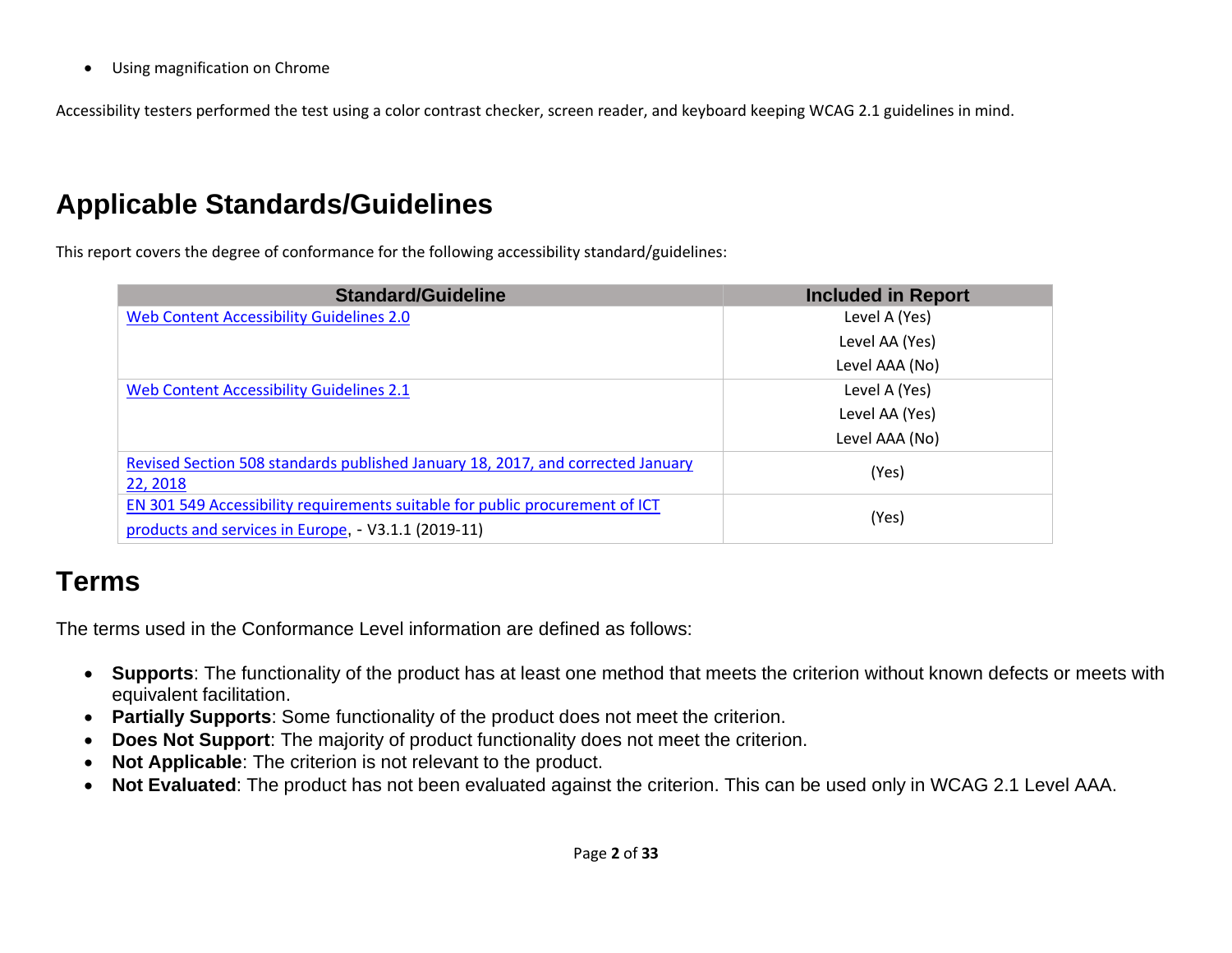# **WCAG 2.1 Report**

Tables 1 and 2 also document conformance with:

- EN 301 549: Chapter 9 Web, Sections 10.1-10.4 of Chapter 10 Non-Web documents, and Sections 11.1-11.4 and 11.8.2 of Chapter 11 - Non-Web Software (open and closed functionality), and Sections 12.1.2 and 12.2.4 of Chapter 12 – Documentation
- Revised Section 508: Chapter 5 501.1 Scope, 504.2 Content Creation or Editing, and Chapter 6 602.3 Electronic Support Documentation.

Note: When reporting on conformance with the WCAG 2.1 Success Criteria, they are scoped for full pages, complete processes, and accessibility-supported ways of using technology as documented in the [WCAG 2.1 Conformance Requirements](https://www.w3.org/TR/WCAG21/).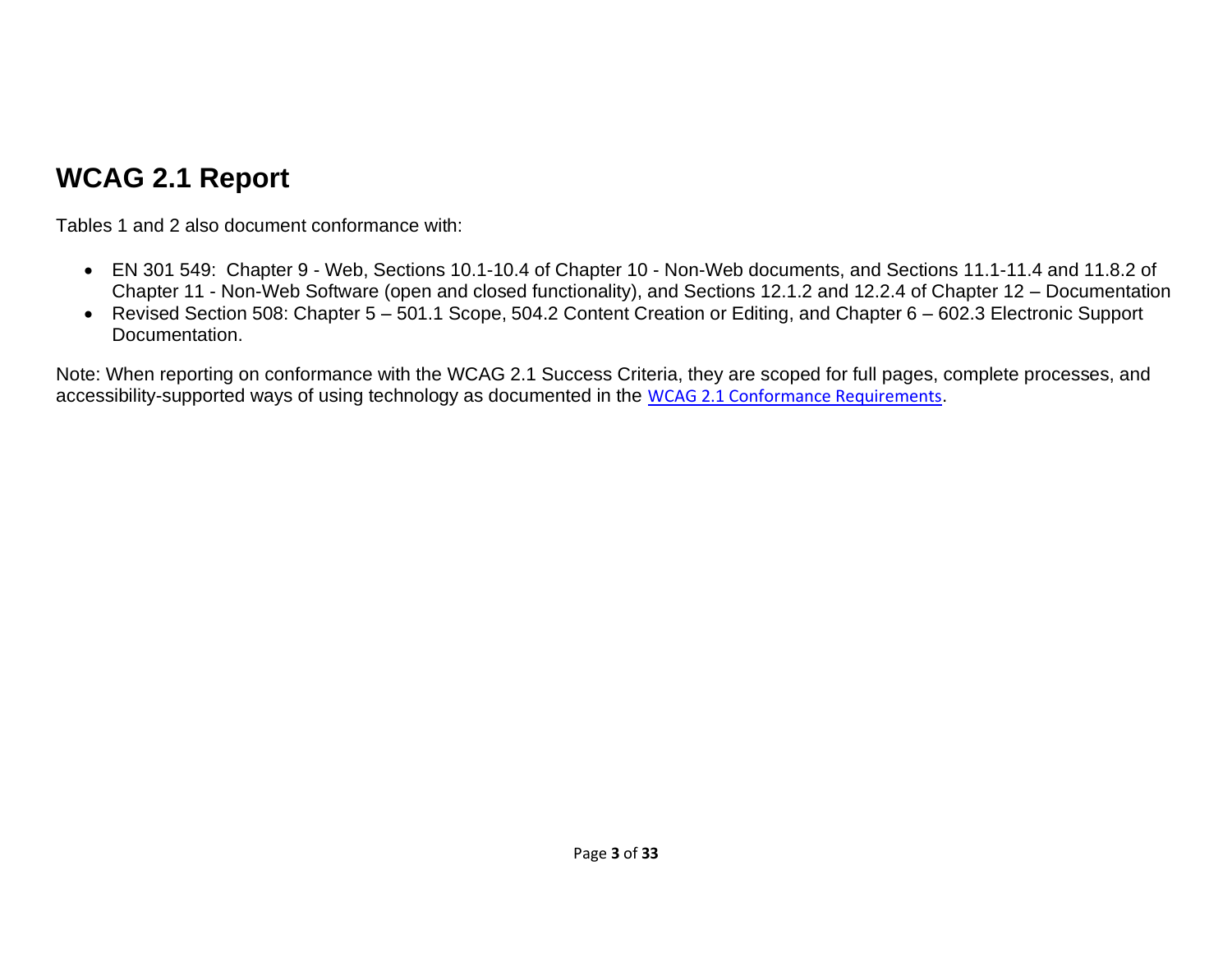# **Table 1: Success Criteria, Level A**

| <b>Criteria</b>                                         | <b>Conformance Level</b>       | <b>Remarks and Explanations</b>                                                                               |
|---------------------------------------------------------|--------------------------------|---------------------------------------------------------------------------------------------------------------|
| 1.1.1 Non-text Content (Level A)                        |                                |                                                                                                               |
| Also applies to:                                        |                                | Web: WS1 UEM provides equivalent text alternatives                                                            |
| EN 301 549 Criteria                                     |                                |                                                                                                               |
| $\bullet$ 9.1.1.1 (Web)                                 |                                |                                                                                                               |
| • 10.1.1.1 (Non-web document)                           |                                | for most non-text contents.                                                                                   |
| • 11.1.1.1.1 (Open Functionality Software)              |                                | Some example cases where the criteria not met:<br>On the Applications - Native Public View page,<br>$\bullet$ |
| • 11.1.1.1.2 (Closed Functionality Software)            | <b>Web: Partially Supports</b> |                                                                                                               |
| • 11.8.2 (Authoring Tool)                               |                                | application icons do not have an alt attribute                                                                |
| • 12.1.2 (Product Docs)                                 |                                | with a meaningful alternative text.                                                                           |
| • 12.2.4 (Support Docs)                                 |                                | In the Devices Dashboard - SVGs do not use the                                                                |
| <b>Revised Section 508</b>                              |                                | <title> elements.</title>                                                                                     |
| 501 (Web)(Software)                                     |                                |                                                                                                               |
| • 504.2 (Authoring Tool)                                |                                |                                                                                                               |
| • 602.3 (Support Docs)                                  |                                |                                                                                                               |
| 1.2.1 Audio-only and Video-only (Prerecorded) (Level A) |                                | Web: WS1 UEM does not contain prerecorded Audio-<br>only or Video-only media.                                 |
| Also applies to:                                        |                                |                                                                                                               |
| EN 301 549 Criteria                                     |                                |                                                                                                               |
| $\bullet$ 9.1.2.1 (Web)                                 |                                |                                                                                                               |
| 10.1.2.1 (Non-web document)                             |                                |                                                                                                               |
| 11.1.2.1.1 (Open Functionality Software)                |                                |                                                                                                               |
| 11.1.2.1.2.1 and 11.1.2.1.2.2 (Closed Software)         | Web: Not Applicable            |                                                                                                               |
| 11.8.2 (Authoring Tool)                                 |                                |                                                                                                               |
| 12.1.2 (Product Docs)                                   |                                |                                                                                                               |
| 12.2.4 (Support Docs)                                   |                                |                                                                                                               |
| <b>Revised Section 508</b>                              |                                |                                                                                                               |
| 501 (Web)(Software)<br>$\bullet$                        |                                |                                                                                                               |
| 504.2 (Authoring Tool)                                  |                                |                                                                                                               |
| • 602.3 (Support Docs)                                  |                                |                                                                                                               |
| 1.2.2 Captions (Prerecorded) (Level A)                  |                                |                                                                                                               |
| Also applies to:                                        |                                |                                                                                                               |
| EN 301 549 Criteria                                     | Web: Not Applicable            | Web: WS1 UEM does not contain any synchronized                                                                |
| $\bullet$ 9.1.2.2 (Web)                                 |                                | media with prerecorded audio.                                                                                 |
| 10.1.2.2 (Non-web document)                             |                                |                                                                                                               |
| 11.1.2.2 (Open Functionality Software)                  |                                |                                                                                                               |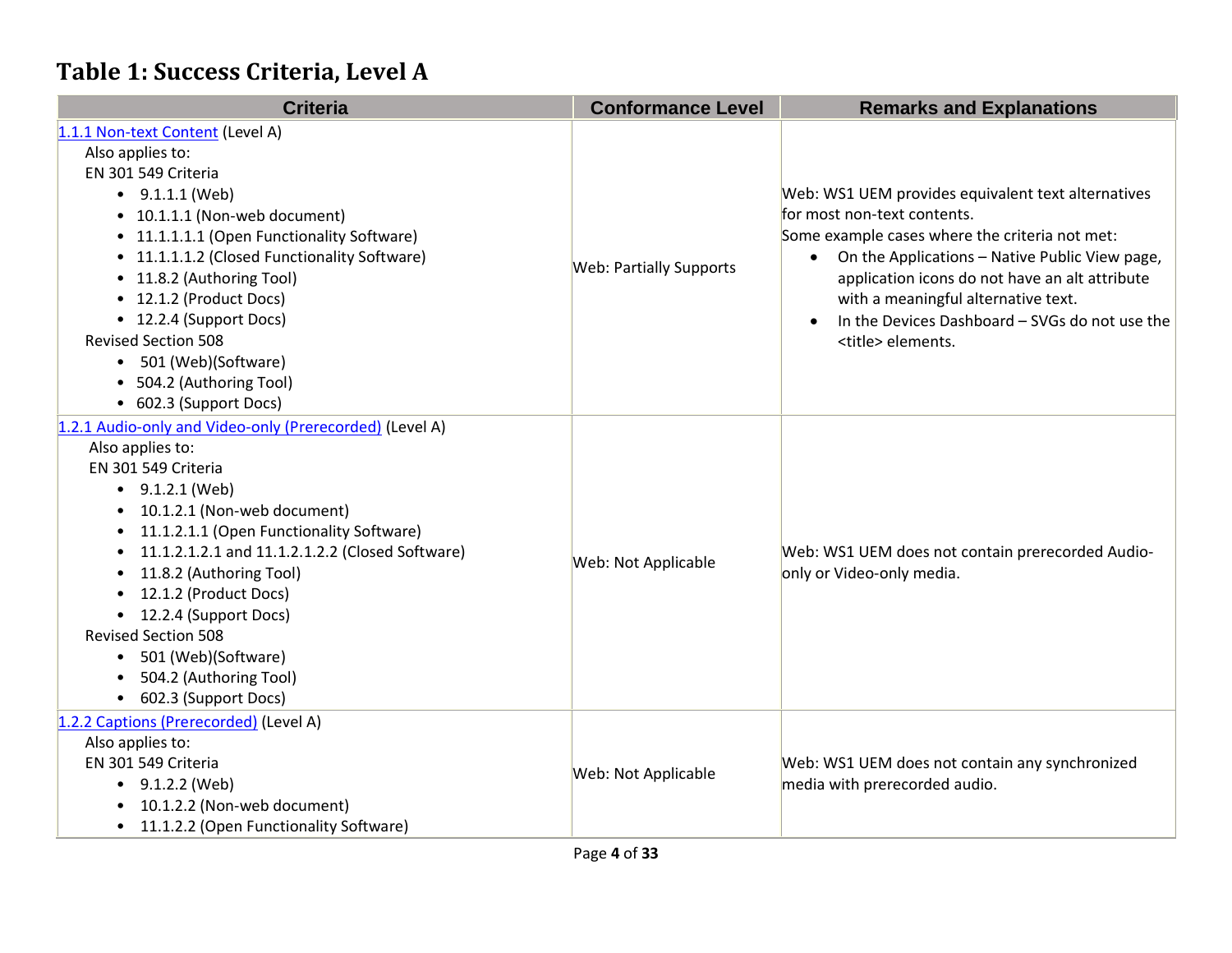| <b>Criteria</b>                                                                                                                                                                                                                                                                                                                                                                                                                                             | <b>Conformance Level</b>       | <b>Remarks and Explanations</b>                                                                                                                                                                                                                                                                                          |
|-------------------------------------------------------------------------------------------------------------------------------------------------------------------------------------------------------------------------------------------------------------------------------------------------------------------------------------------------------------------------------------------------------------------------------------------------------------|--------------------------------|--------------------------------------------------------------------------------------------------------------------------------------------------------------------------------------------------------------------------------------------------------------------------------------------------------------------------|
| • 11.1.2.2 (Closed Software)<br>11.8.2 (Authoring Tool)<br>12.1.2 (Product Docs)<br>• 12.2.4 (Support Docs)<br><b>Revised Section 508</b><br>• 501 (Web)(Software)<br>504.2 (Authoring Tool)<br>602.3 (Support Docs)                                                                                                                                                                                                                                        |                                |                                                                                                                                                                                                                                                                                                                          |
| 1.2.3 Audio Description or Media Alternative (Prerecorded) (Level A)<br>Also applies to:<br>EN 301 549 Criteria<br>$\bullet$ 9.1.2.3 (Web)<br>• 10.1.2.3 (Non-web document)<br>• 11.1.2.3.1 (Open Functionality Software)<br>• 11.1.2.3.2 (Closed Software)<br>• 11.8.2 (Authoring Tool)<br>• 12.1.2 (Product Docs)<br>• 12.2.4 (Support Docs)<br><b>Revised Section 508</b><br>• 501 (Web)(Software)<br>• 504.2 (Authoring Tool)<br>• 602.3 (Support Docs) | Web: Not Applicable            | Web: WS1 UEM does not contain any time-based media<br>or synchronized media with pre-recorded video<br>content.                                                                                                                                                                                                          |
| 1.3.1 Info and Relationships (Level A)<br>Also applies to:<br>EN 301 549 Criteria<br>$\bullet$ 9.1.3.1 (Web)<br>10.1.3.1 (Non-web document)<br>11.1.3.1.1 (Open Functionality Software)<br>11.1.3.1.2 (Closed Software)<br>$\bullet$<br>11.8.2 (Authoring Tool)<br>$\bullet$<br>• 12.1.2 (Product Docs)<br>• 12.2.4 (Support Docs)<br><b>Revised Section 508</b><br>501 (Web)(Software)<br>$\bullet$<br>• 504.2 (Authoring Tool)                            | <b>Web: Partially Supports</b> | Web: WS1 UEM conveys information and relationships<br>for most UI elements programmatically.<br>Some example cases where the criteria not met:<br>• On the Left Navigation, sub-list/nested list items<br>are marked up correctly.<br>On the Devices List View page, table headers<br>and cells are properly associated. |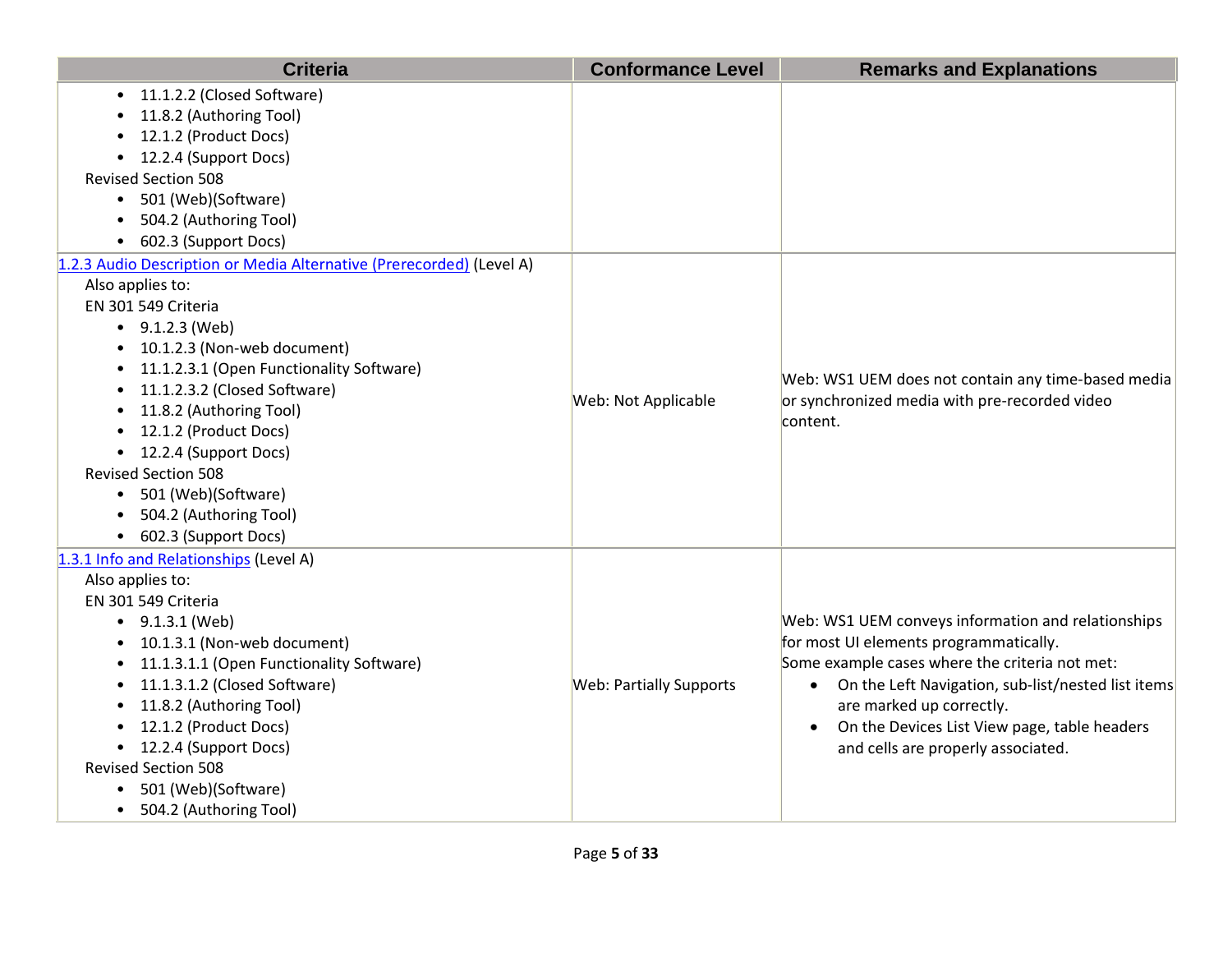| <b>Criteria</b>                                                                                                                                                                                                                                                                                                                                                                                                                                                             | <b>Conformance Level</b>       | <b>Remarks and Explanations</b>                                                                                                                                                                                                                                                                                                   |
|-----------------------------------------------------------------------------------------------------------------------------------------------------------------------------------------------------------------------------------------------------------------------------------------------------------------------------------------------------------------------------------------------------------------------------------------------------------------------------|--------------------------------|-----------------------------------------------------------------------------------------------------------------------------------------------------------------------------------------------------------------------------------------------------------------------------------------------------------------------------------|
| • 602.3 (Support Docs)                                                                                                                                                                                                                                                                                                                                                                                                                                                      |                                |                                                                                                                                                                                                                                                                                                                                   |
| 1.3.2 Meaningful Sequence (Level A)<br>Also applies to:<br>EN 301 549 Criteria<br>$\bullet$ 9.1.3.2 (Web)<br>10.1.3.2 (Non-web document)<br>$\bullet$<br>11.1.3.2.1 (Open Functionality Software)<br>$\bullet$<br>11.1.3.2.2 (Closed Software)<br>$\bullet$<br>11.8.2 (Authoring Tool)<br>$\bullet$<br>12.1.2 (Product Docs)<br>12.2.4 (Support Docs)<br><b>Revised Section 508</b><br>• 501 (Web)(Software)<br>504.2 (Authoring Tool)<br>602.3 (Support Docs)<br>$\bullet$ | Web: Supports                  | Web: In WS1 UEM, the reading sequence can be<br>correctly determined by the screen readers listed in the<br>"Evaluation Methods Used".                                                                                                                                                                                            |
| 1.3.3 Sensory Characteristics (Level A)<br>Also applies to:<br>EN 301 549 Criteria<br>$\bullet$ 9.1.3.3 (Web)<br>10.1.3.3 (Non-web document)<br>11.1.3.3 (Open Functionality Software)<br>11.1.3.3 (Closed Software)<br>11.8.2 (Authoring Tool)<br>12.1.2 (Product Docs)<br>• 12.2.4 (Support Docs)<br><b>Revised Section 508</b><br>• 501 (Web)(Software)<br>504.2 (Authoring Tool)<br>602.3 (Support Docs)<br>$\bullet$                                                   | Web: Supports                  | Web: WS1 UEM does not rely solely on sensory<br>characteristics for understanding or operating the<br>product.                                                                                                                                                                                                                    |
| 1.4.1 Use of Color (Level A)<br>Also applies to:<br>EN 301 549 Criteria<br>$\bullet$ 9.1.4.1 (Web)<br>10.1.4.1 (Non-web document)<br>11.1.4.1 (Open Functionality Software)<br>$\bullet$                                                                                                                                                                                                                                                                                    | <b>Web: Partially Supports</b> | Web: In WS1 UEM, color is not used as the sole means<br>of conveying information on most of the pages.<br>Some example cases where the criteria not met:<br>On the Left Navigation, primary and secondary<br>$\bullet$<br>left navigation links highlight the current page<br>visually using blue color, but this highlighting is |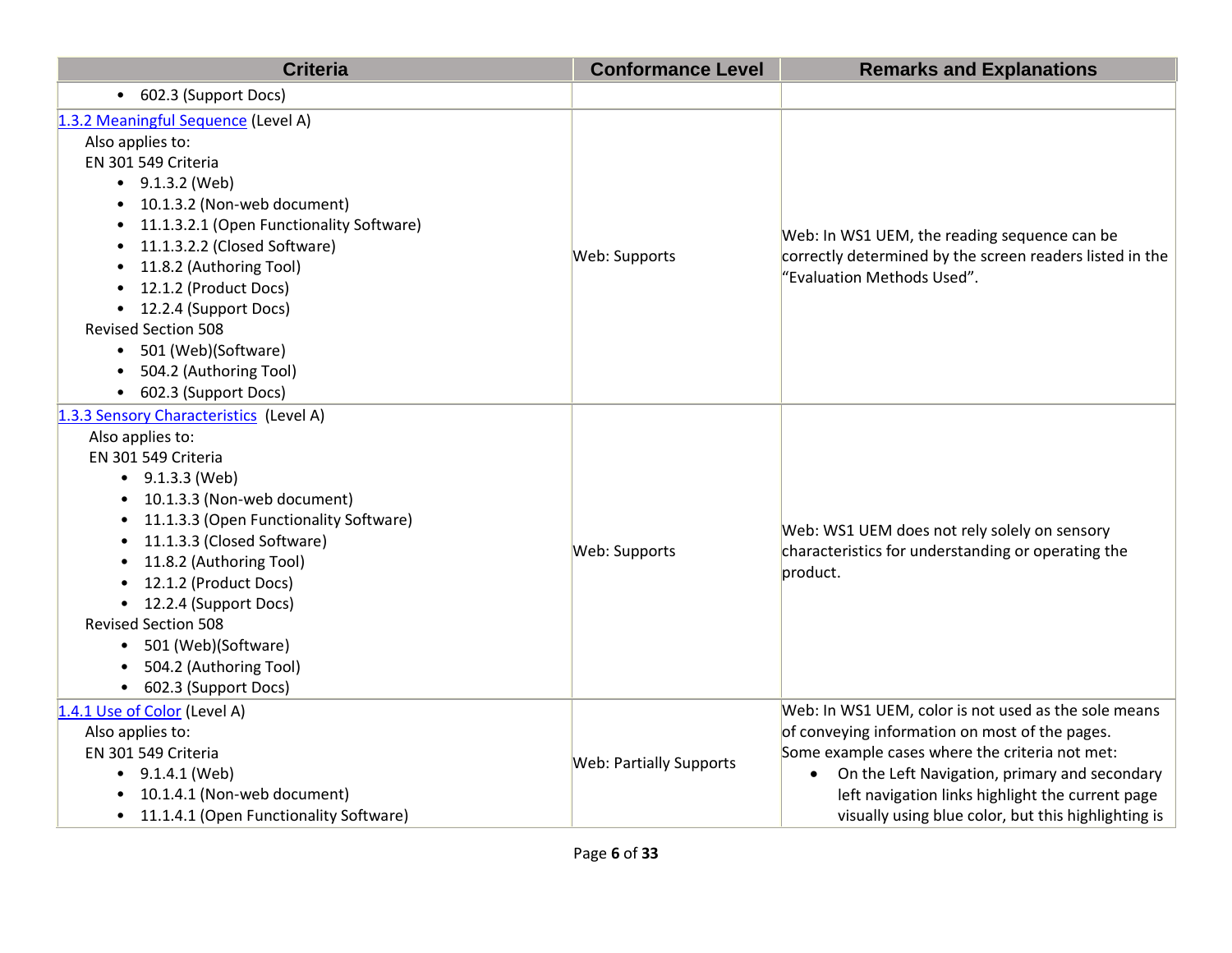| <b>Criteria</b>                                                                                                                                                                                                                                                                                                                                                                                                                          | <b>Conformance Level</b>       | <b>Remarks and Explanations</b>                                                                                                                                                                                                                                                                                                                                                                                                                                                                                                               |
|------------------------------------------------------------------------------------------------------------------------------------------------------------------------------------------------------------------------------------------------------------------------------------------------------------------------------------------------------------------------------------------------------------------------------------------|--------------------------------|-----------------------------------------------------------------------------------------------------------------------------------------------------------------------------------------------------------------------------------------------------------------------------------------------------------------------------------------------------------------------------------------------------------------------------------------------------------------------------------------------------------------------------------------------|
| • 11.1.4.1 (Closed Software)<br>11.8.2 (Authoring Tool)<br>12.1.2 (Product Docs)<br>• 12.2.4 (Support Docs)<br><b>Revised Section 508</b><br>501 (Web)(Software)<br>$\bullet$<br>504.2 (Authoring Tool)<br>602.3 (Support Docs)                                                                                                                                                                                                          |                                | not programmatically conveyed for assistive<br>technology users.<br>On the Login page, a red color is used as the<br>sole means of indicating field-specific errors<br>that appear around the input control as well as<br>dynamic textual inline error messages that<br>appear below the input fields.                                                                                                                                                                                                                                        |
| 1.4.2 Audio Control (Level A)<br>Also applies to:<br>EN 301 549 Criteria<br>$\bullet$ 9.1.4.2 (Web)<br>10.1.4.2 (Non-web document)<br>11.1.4.2 (Open Functionality Software)<br>11.1.4.2 (Closed Software)<br>11.8.2 (Authoring Tool)<br>• 12.1.2 (Product Docs)<br>• 12.2.4 (Support Docs)<br><b>Revised Section 508</b><br>501 (Web)(Software)<br>504.2 (Authoring Tool)<br>• 602.3 (Support Docs)                                     | Web: Not Applicable            | Web: WS1 UEM does not contain any audio that plays<br>automatically for more than 3 seconds.                                                                                                                                                                                                                                                                                                                                                                                                                                                  |
| 2.1.1 Keyboard (Level A)<br>Also applies to:<br>EN 301 549 Criteria<br>$\bullet$ 9.2.1.1 (Web)<br>10.2.1.1 (Non-web document)<br>$\bullet$<br>11.2.1.1.1 (Open Functionality Software)<br>$\bullet$<br>11.2.1.1.2 (Closed Software)<br>$\bullet$<br>11.8.2 (Authoring Tool)<br>$\bullet$<br>12.1.2 (Product Docs)<br>• 12.2.4 (Support Docs)<br><b>Revised Section 508</b><br>501 (Web)(Software)<br>504.2 (Authoring Tool)<br>$\bullet$ | <b>Web: Partially Supports</b> | Web: WS1 UEM supports keyboard operations for most<br>interactive elements.<br>Some example cases where the criteria not met:<br>• On the Left Navigation, the "About" link does<br>not gain keyboard focus, and therefore cannot<br>be operated by keyboard-only and screen<br>reader users.<br>On the Devices Dashboard page, 'Home' and<br>'Star' links placed beside the heading <h1> in<br/>the main content area do not receive keyboard<br/>focus, and therefore cannot be operated by<br/>keyboard-only and screen reader users.</h1> |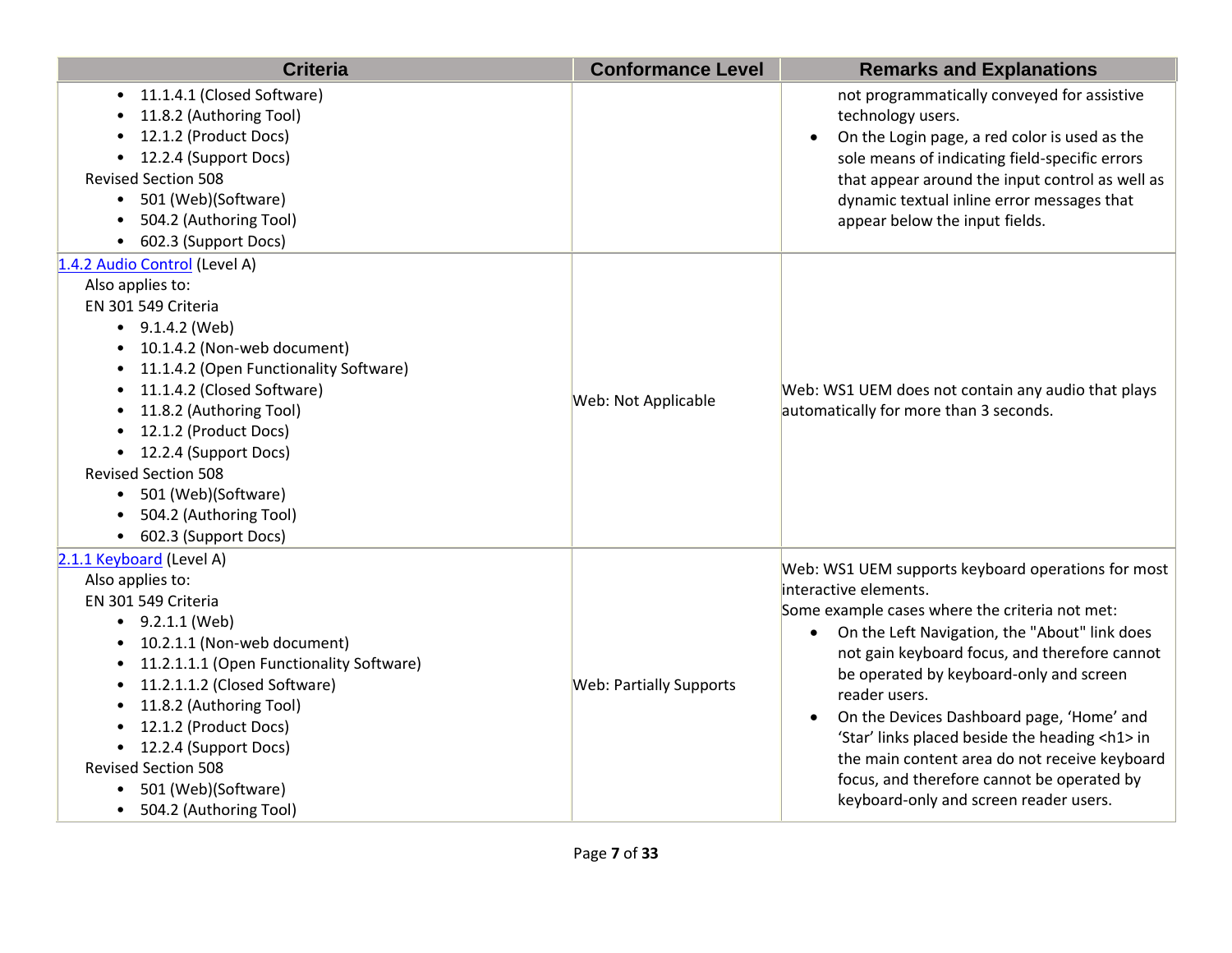| <b>Criteria</b>                                                                                                                                                                                                                                                                                                                                             | <b>Conformance Level</b> | <b>Remarks and Explanations</b>                                                           |
|-------------------------------------------------------------------------------------------------------------------------------------------------------------------------------------------------------------------------------------------------------------------------------------------------------------------------------------------------------------|--------------------------|-------------------------------------------------------------------------------------------|
| • 602.3 (Support Docs)                                                                                                                                                                                                                                                                                                                                      |                          |                                                                                           |
| 2.1.2 No Keyboard Trap (Level A)<br>Also applies to:<br>EN 301 549 Criteria<br>$-9.2.1.2$ (Web)<br>10.2.1.2 (Non-web document)<br>11.2.1.2 (Open Functionality Software)<br>11.2.1.2 (Closed Software)<br>11.8.2 (Authoring Tool)<br>12.1.2 (Product Docs)<br>• 12.2.4 (Support Docs)<br><b>Revised Section 508</b>                                         | Web: Supports            | Web: In WS1 UEM, the user's keyboard focus does not<br>get trapped at any point on pages. |
| • 501 (Web)(Software)<br>• 504.2 (Authoring Tool) • 602.3 (Support Docs)                                                                                                                                                                                                                                                                                    |                          |                                                                                           |
| 2.1.4 Character Key Shortcuts (Level A 2.1 only)<br>Also applies to:<br>EN 301 549 Criteria<br>$-9.2.1.4$ (Web)<br>• 10.2.1.4 (Non-web document)<br>• 11.2.1.4.1 (Open Functionality Software)<br>• 11.2.1.4.2 (Closed Software)<br>• 11.8.2 (Authoring Tool)<br>• 12.1.2 (Product Docs)<br>• 12.2.4 (Support Docs)<br>Revised Section 508 - Does not apply | Web: Not Applicable      | Web: WS1 UEM does not contain Character Key<br>Shortcuts.                                 |
| 2.2.1 Timing Adjustable (Level A)<br>Also applies to:<br>EN 301 549 Criteria<br>$-9.2.2.1$ (Web)<br>• 10.2.2.1 (Non-web document)<br>• 11.2.2.1 (Open Functionality Software)<br>• 11.2.2.1 (Closed Software)<br>• 11.8.2 (Authoring Tool)<br>• 12.1.2 (Product Docs)                                                                                       | Web: Does Not Support    | Web: WS1 UEM does not allow the user to turn off,<br>adjust, or extend the time limit.    |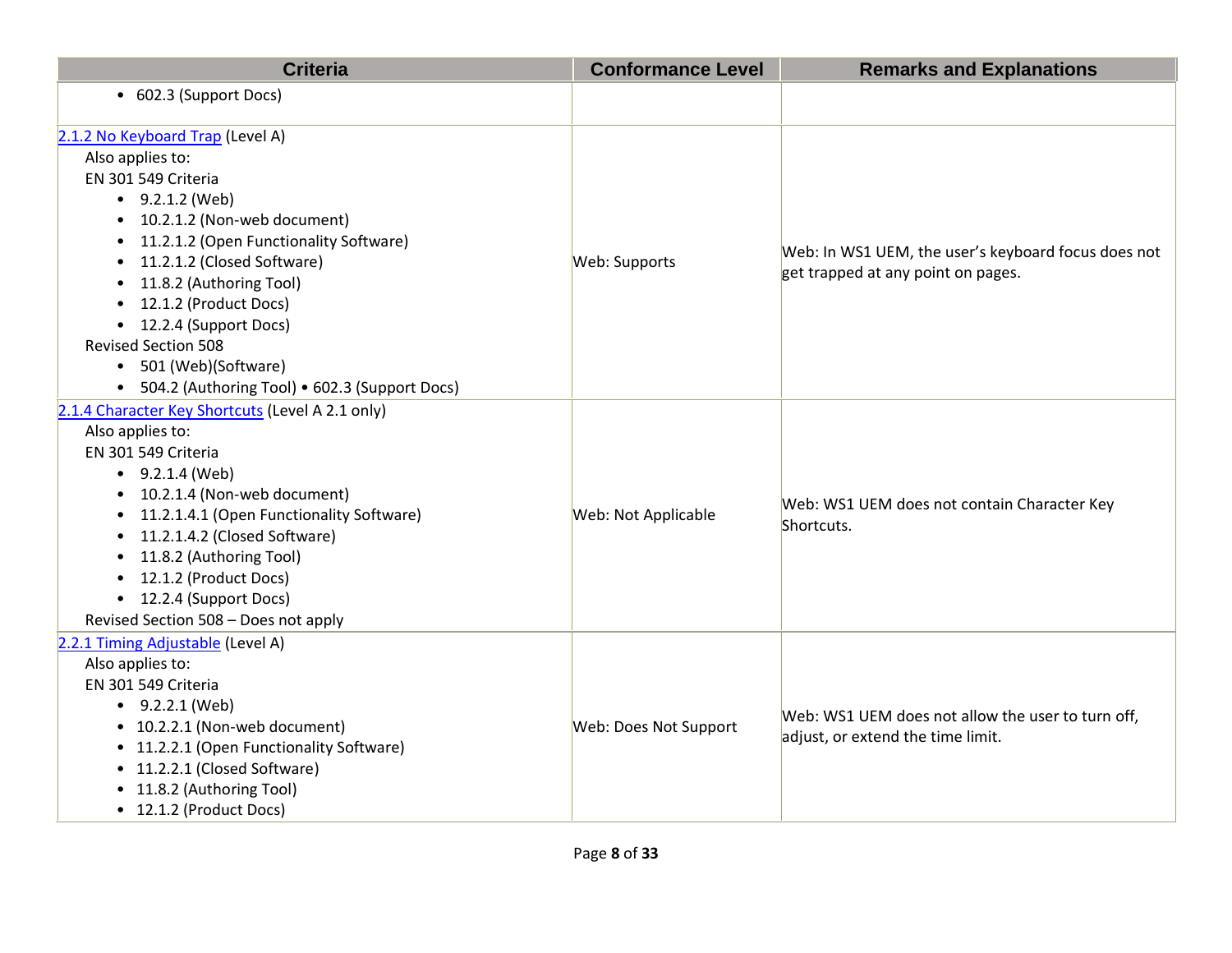| <b>Criteria</b>                                                                                                                                                                                                                                                                                                                                                                                                                                                        | <b>Conformance Level</b> | <b>Remarks and Explanations</b>                                                                                   |
|------------------------------------------------------------------------------------------------------------------------------------------------------------------------------------------------------------------------------------------------------------------------------------------------------------------------------------------------------------------------------------------------------------------------------------------------------------------------|--------------------------|-------------------------------------------------------------------------------------------------------------------|
| • 12.2.4 (Support Docs)<br><b>Revised Section 508</b><br>• 501 (Web)(Software)<br>• 504.2 (Authoring Tool)<br>• 602.3 (Support Docs)                                                                                                                                                                                                                                                                                                                                   |                          |                                                                                                                   |
| 2.2.2 Pause, Stop, Hide (Level A)<br>Also applies to:<br>EN 301 549 Criteria<br>$\bullet$ 9.2.2.2 (Web)<br>10.2.2.2 (Non-web document)<br>11.2.2.2 (Open Functionality Software)<br>11.2.2.2 (Closed Software)<br>$\bullet$<br>11.8.2 (Authoring Tool)<br>12.1.2 (Product Docs)<br>$\bullet$<br>• 12.2.4 (Support Docs)<br><b>Revised Section 508</b><br>• 501 (Web)(Software)<br>• 504.2 (Authoring Tool)<br>• 602.3 (Support Docs)                                   | Web: Not Applicable      | Web: WS1 UEM does not contain any advancing<br>content, so there are no pause, stop, and hide options<br>present. |
| 2.3.1 Three Flashes or Below Threshold (Level A)<br>Also applies to:<br>EN 301 549 Criteria<br>$\bullet$ 9.2.3.1 (Web)<br>10.2.3.1 (Non-web document)<br>11.2.3.1 (Open Functionality Software)<br>$\bullet$<br>11.2.3.1(Closed Software)<br>$\bullet$<br>11.8.2 (Authoring Tool)<br>12.1.2 (Product Docs)<br>• 12.2.4 (Support Docs)<br><b>Revised Section 508</b><br>501 (Web)(Software)<br>$\bullet$<br>504.2 (Authoring Tool)<br>602.3 (Support Docs)<br>$\bullet$ | Web: Not Applicable      | Web: WS1 UEM provides no content that flashes more<br>than three times in one second or below thresholds.         |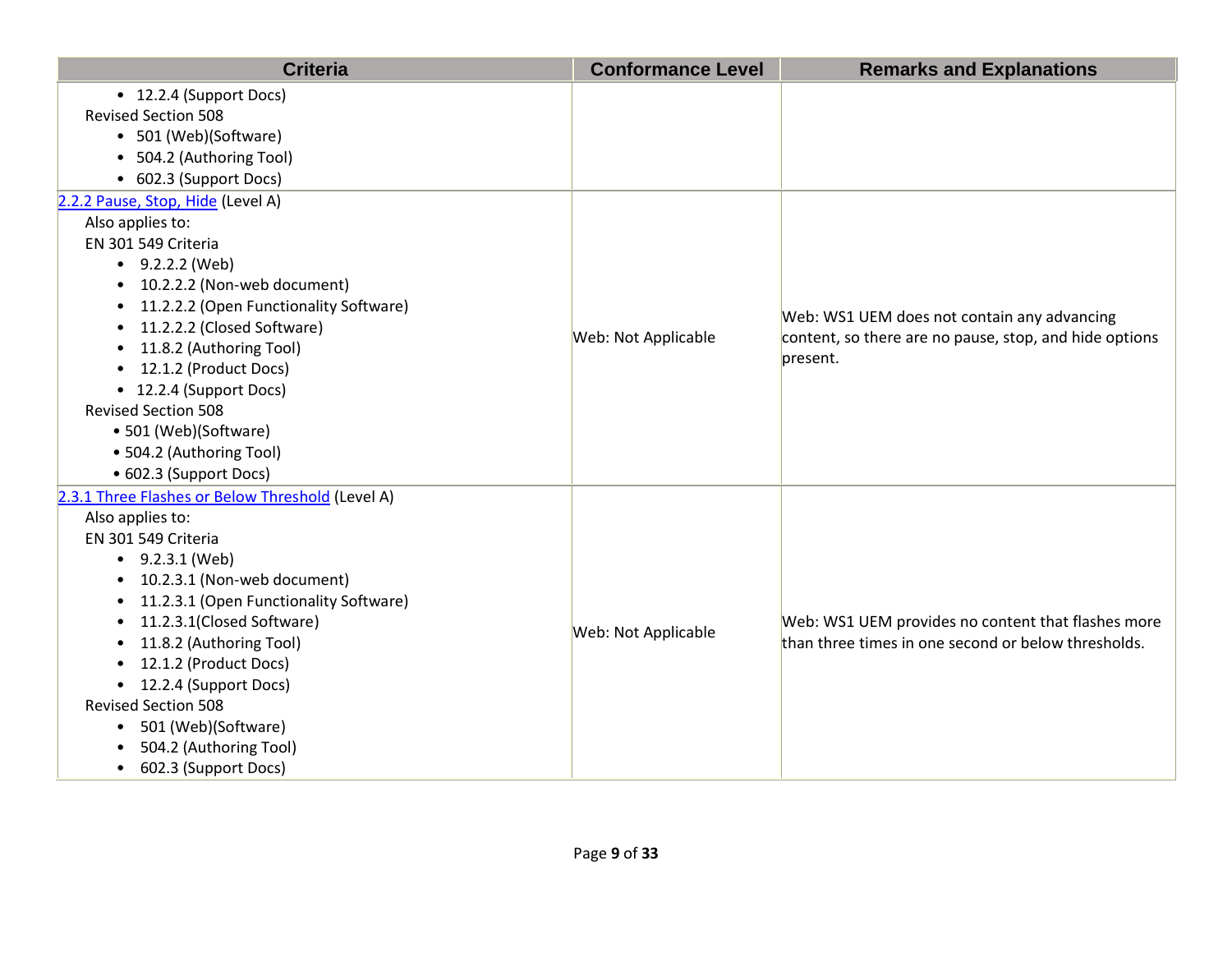| <b>Criteria</b>                                                                                                                                                                                                                                                                                                                                                                                                                                                                                                                                                                         | <b>Conformance Level</b>       | <b>Remarks and Explanations</b>                                                                                                                                                                                                                                                                                       |
|-----------------------------------------------------------------------------------------------------------------------------------------------------------------------------------------------------------------------------------------------------------------------------------------------------------------------------------------------------------------------------------------------------------------------------------------------------------------------------------------------------------------------------------------------------------------------------------------|--------------------------------|-----------------------------------------------------------------------------------------------------------------------------------------------------------------------------------------------------------------------------------------------------------------------------------------------------------------------|
| 2.4.1 Bypass Blocks (Level A)<br>Also applies to:<br>EN 301 549 Criteria<br>$-9.2.4.1$ (Web)<br>10.2.4.1 (Non-web document) - Does not apply<br>$\bullet$<br>11.2.4.1 (Open Functionality Software) - Does not apply<br>$\bullet$<br>11.2.4.1 (Closed Software) - Does not apply<br>$\bullet$<br>11.8.2 (Authoring Tool)<br>$\bullet$<br>12.1.2 (Product Docs)<br>$\bullet$<br>• 12.2.4 (Support Docs)<br><b>Revised Section 508</b><br>• 501 (Web)(Software) - Does not apply to non-web software<br>504.2 (Authoring Tool)<br>• 602.3 (Support Docs) – Does not apply to non-web docs | Web: Does Not Support          | Web: WS1 UEM does not provide a way to bypass<br>blocks of content where necessary by providing a skip<br>navigation link.                                                                                                                                                                                            |
| 2.4.2 Page Titled (Level A)<br>Also applies to:<br>EN 301 549 Criteria<br>$\bullet$ 9.2.4.2 (Web)<br>10.2.4.2 (Non-web document)<br>11.2.4.2 (Open Functionality Software) - Does not apply<br>$\bullet$<br>11.2.4.2 (Closed Software) – Does not apply<br>$\bullet$<br>11.8.2 (Authoring Tool)<br>$\bullet$<br>12.1.2 (Product Docs)<br>$\bullet$<br>• 12.2.4 (Support Docs)<br><b>Revised Section 508</b><br>• 501 (Web)(Software)<br>504.2 (Authoring Tool)<br>• 602.3 (Support Docs)                                                                                                | Web: Supports                  | Web: WS1 UEM provides page title to describe its<br>purpose.                                                                                                                                                                                                                                                          |
| 2.4.3 Focus Order (Level A)<br>Also applies to:<br>EN 301 549 Criteria<br>$\bullet$ 9.2.4.3 (Web)<br>10.2.4.3 (Non-web document)<br>11.2.4.3 (Open Functionality Software)<br>11.2.4.3 (Closed Software)<br>11.8.2 (Authoring Tool)                                                                                                                                                                                                                                                                                                                                                     | <b>Web: Partially Supports</b> | Web: In WS1 UEM, the focus order is sequential and<br>meaningful for most contents.<br>Some example cases where the criteria not met:<br>• On the Device Details Summary page, the<br>keyboard focus does not remain inside some<br>dialogs when they are open, such as the send<br>modal on the device details page. |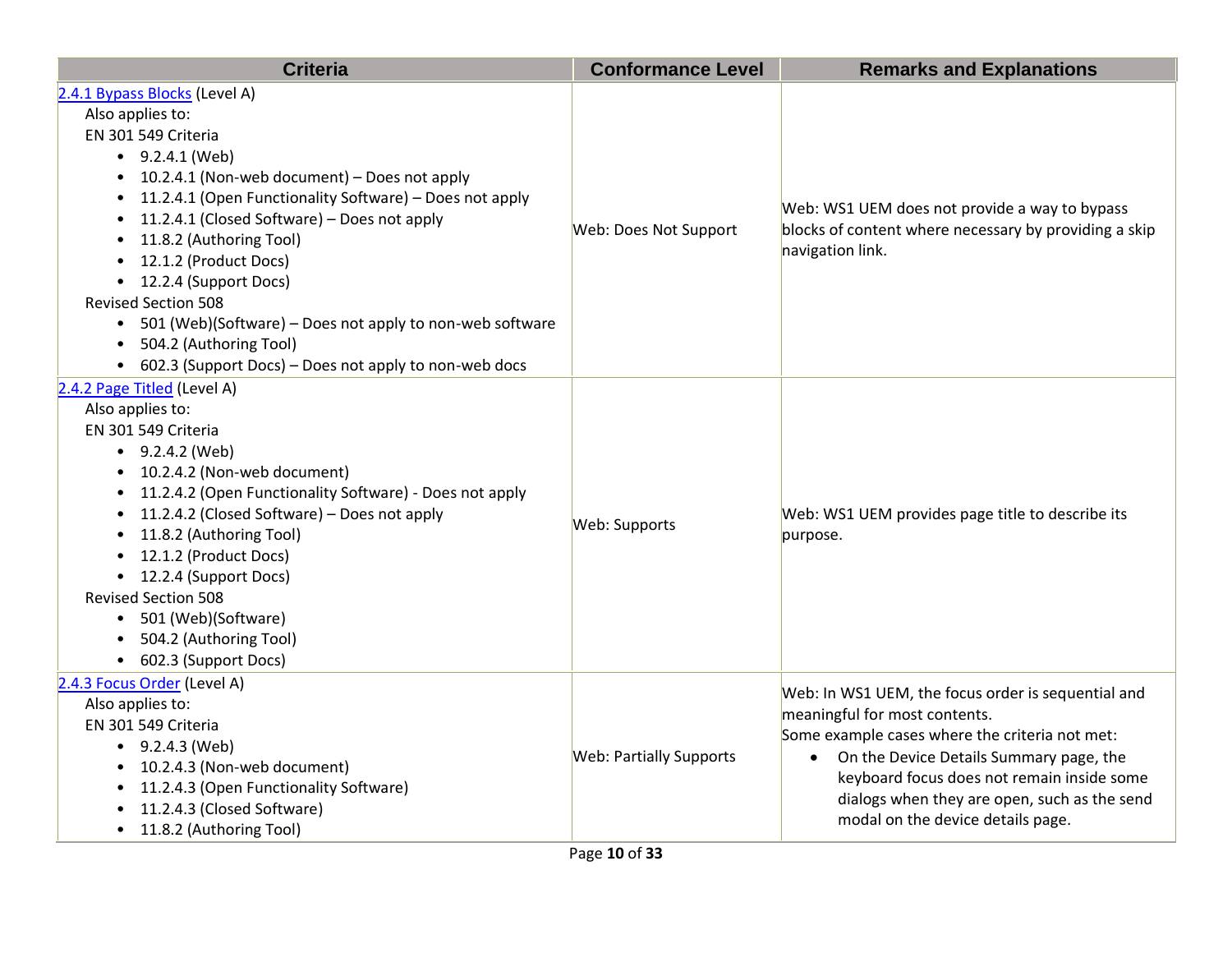| <b>Criteria</b>                                                                                                                                                                                                                                                                                                                                                                                                                | <b>Conformance Level</b>       | <b>Remarks and Explanations</b>                                                                                                                                                                                                                                                                                                                                                                              |
|--------------------------------------------------------------------------------------------------------------------------------------------------------------------------------------------------------------------------------------------------------------------------------------------------------------------------------------------------------------------------------------------------------------------------------|--------------------------------|--------------------------------------------------------------------------------------------------------------------------------------------------------------------------------------------------------------------------------------------------------------------------------------------------------------------------------------------------------------------------------------------------------------|
| • 12.1.2 (Product Docs)<br>• 12.2.4 (Support Docs)<br><b>Revised Section 508</b><br>501 (Web)(Software)<br>504.2 (Authoring Tool)<br>• 602.3 (Support Docs)                                                                                                                                                                                                                                                                    |                                | On the Applications - Native Public View page,<br>$\bullet$<br>the keyboard focus is not moved to an<br>appropriate location when some modals are<br>activated, such as when activating the send link<br>on the device details page.                                                                                                                                                                         |
| 2.4.4 Link Purpose (In Context) (Level A)<br>Also applies to:<br>EN 301 549 Criteria<br>$\bullet$ 9.2.4.4 (Web)<br>10.2.4.4 (Non-web document)<br>11.2.4.4 (Open Functionality Software)<br>11.2.4.4 (Closed Software<br>$\bullet$<br>11.8.2 (Authoring Tool)<br>12.1.2 (Product Docs)<br>• 12.2.4 (Support Docs)<br><b>Revised Section 508</b><br>• 501 (Web)(Software)<br>• 504.2 (Authoring Tool)<br>• 602.3 (Support Docs) | <b>Web: Partially Supports</b> | Web: WS1 UEM contains links that describe their<br>purpose on most pages:<br>• On the Left Navigation, the Screen reader<br>announces "About" as a blank link.<br>On the Devices List View page, table header<br>links such as "Name", "Platform" are used to<br>sort the view of the column in alphabetical<br>ascending/descending order. The link text is not<br>clear nor does it indicates its purpose. |
| 2.5.1 Pointer Gestures (Level A 2.1 only)<br>Also applies to:<br>EN 301 549 Criteria<br>$\bullet$ 9.2.5.1 (Web)<br>• 10.2.5.1 (Non-web document)<br>11.2.5.1 (Open Functionality Software)<br>11.2.5.1 (Closed Software)<br>$\bullet$<br>11.8.2 (Authoring Tool)<br>$\bullet$<br>12.1.2 (Product Docs)<br>$\bullet$<br>• 12.2.4 (Support Docs)<br>Revised Section 508 - Does not apply                                         | Web: Not Applicable            | Web: WS1 UEM does not use pointer gestures.                                                                                                                                                                                                                                                                                                                                                                  |
| 2.5.2 Pointer Cancellation (Level A 2.1 only)<br>Also applies to:<br>EN 301 549 Criteria<br>$-9.2.5.2$ (Web)                                                                                                                                                                                                                                                                                                                   | Web: Supports                  | Web: WS1 UEM supports pointer cancellation and no<br>down-event.                                                                                                                                                                                                                                                                                                                                             |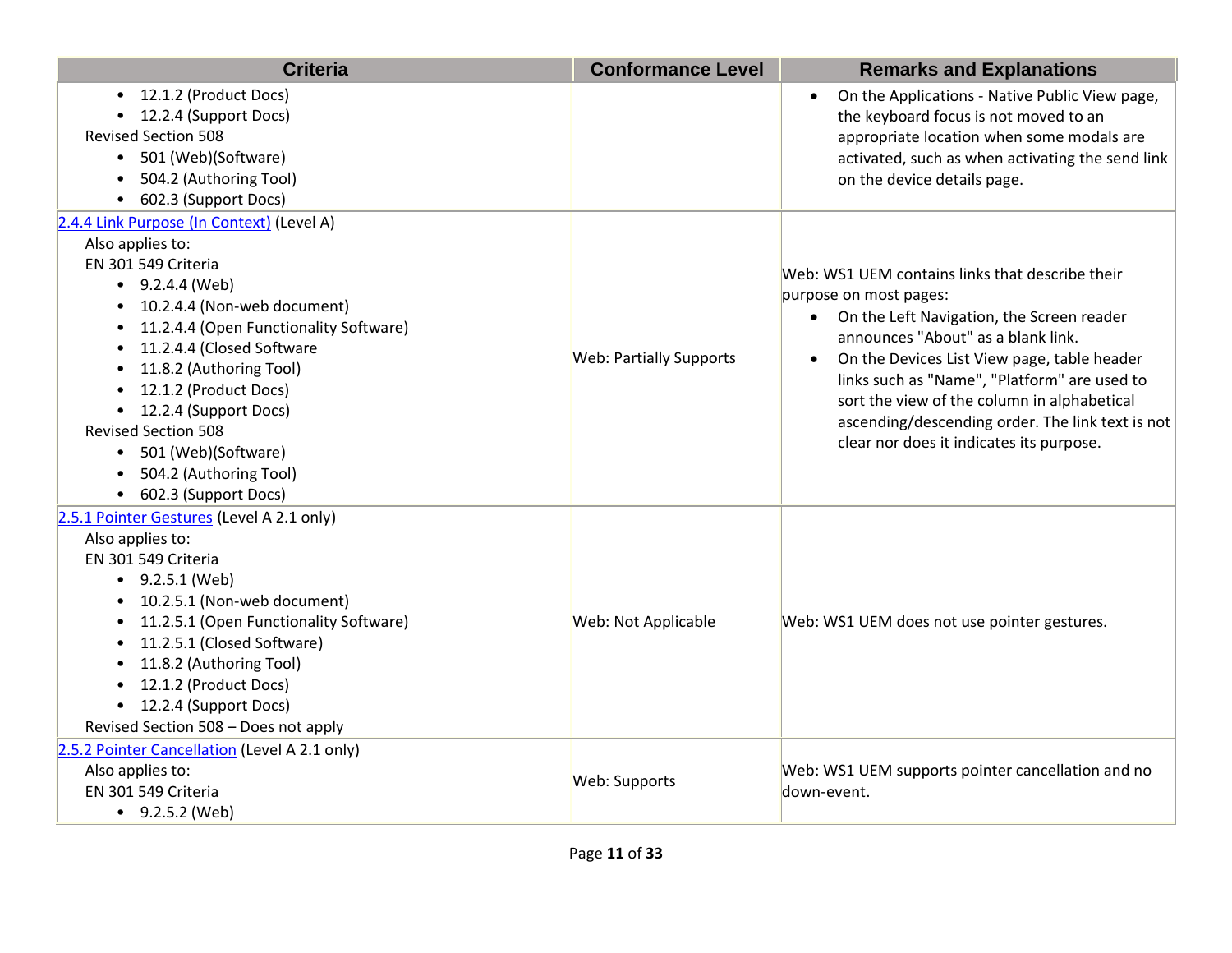| <b>Criteria</b>                                                                                                                                                                                                                                                                                                                                    | <b>Conformance Level</b> | <b>Remarks and Explanations</b>                                                                          |
|----------------------------------------------------------------------------------------------------------------------------------------------------------------------------------------------------------------------------------------------------------------------------------------------------------------------------------------------------|--------------------------|----------------------------------------------------------------------------------------------------------|
| • 10.2.5.2 (Non-web document)<br>11.2.5.2 (Open Functionality Software)<br>11.2.5.2 (Closed Software)<br>11.8.2 (Authoring Tool)<br>12.1.2 (Product Docs)<br>• 12.2.4 (Support Docs)<br>Revised Section 508 - Does not apply                                                                                                                       |                          |                                                                                                          |
| 2.5.3 Label in Name (Level A 2.1 only)<br>Also applies to:<br>EN 301 549 Criteria<br>$\bullet$ 9.2.5.3 (Web)<br>• 10.2.5.3 (Non-web document)<br>• 11.2.5.3 (Open Functionality Software)<br>11.2.5.3 (Closed Software)<br>• 11.8.2 (Authoring Tool)<br>• 12.1.2 (Product Docs)<br>• 12.2.4 (Support Docs)<br>Revised Section 508 - Does not apply | Web: Supports            | Web: In WS1 UEM, accessible names of user interface<br>controls that match their visual labels are used. |
| 2.5.4 Motion Actuation (Level A 2.1 only)<br>Also applies to:<br>EN 301 549 Criteria<br>$-9.2.5.4$ (Web)<br>• 10.2.5.4 (Non-web document)<br>11.2.5.4 (Open Functionality Software)<br>• 11.2.5.4 (Closed Software<br>• 11.8.2 (Authoring Tool)<br>• 12.1.2 (Product Docs)<br>• 12.2.4 (Support Docs)<br>Revised Section 508 - Does not apply      | Web: Not Applicable      | Web: WS1 UEM does not contain functionality that<br>requires device motion or user motion.               |
| 3.1.1 Language of Page (Level A)<br>Also applies to:<br>EN 301 549 Criteria<br>$\bullet$ 9.3.1.1 (Web)<br>• 10.3.1.1 (Non-web document)<br>• 11.3.1.1.1 (Open Functionality Software)                                                                                                                                                              | Web: Does Not Support    | Web: In WS1 UEM, the primary language is not defined<br>programmatically.                                |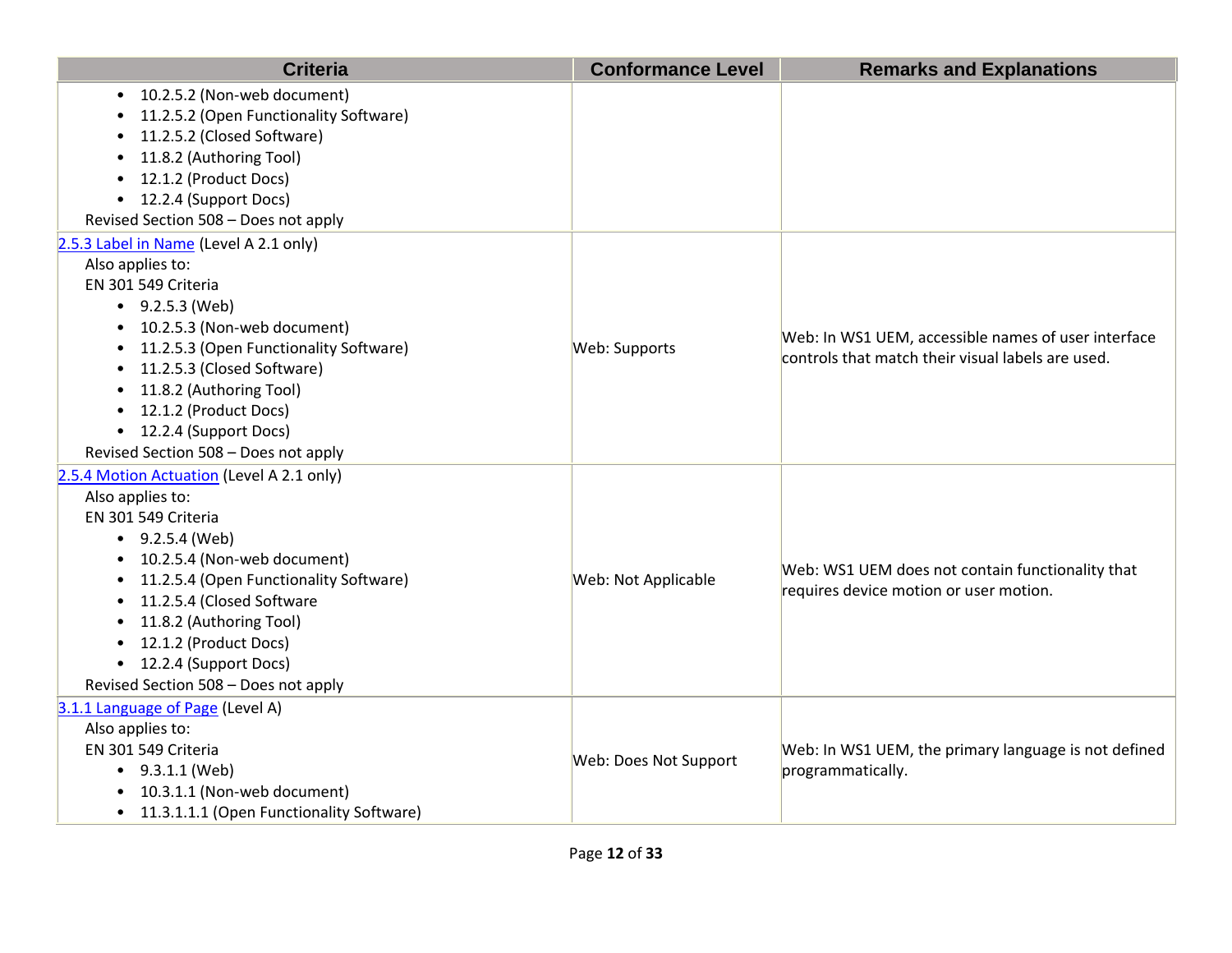| <b>Criteria</b>                                                                                                                                                                                                                                                                                                                                                                                                   | <b>Conformance Level</b>       | <b>Remarks and Explanations</b>                                                                                                                                                                                                                                                                                                                                                                                                                                                                                                                                                                        |
|-------------------------------------------------------------------------------------------------------------------------------------------------------------------------------------------------------------------------------------------------------------------------------------------------------------------------------------------------------------------------------------------------------------------|--------------------------------|--------------------------------------------------------------------------------------------------------------------------------------------------------------------------------------------------------------------------------------------------------------------------------------------------------------------------------------------------------------------------------------------------------------------------------------------------------------------------------------------------------------------------------------------------------------------------------------------------------|
| 11.3.1.1.2 (Closed Software)<br>11.8.2 (Authoring Tool)<br>12.1.2 (Product Docs)<br>• 12.2.4 (Support Docs)<br><b>Revised Section 508</b><br>501 (Web)(Software)<br>$\bullet$<br>504.2 (Authoring Tool)<br>602.3 (Support Docs)                                                                                                                                                                                   |                                |                                                                                                                                                                                                                                                                                                                                                                                                                                                                                                                                                                                                        |
| 3.2.1 On Focus (Level A)<br>Also applies to:<br>EN 301 549 Criteria<br>$-9.3.2.1$ (Web)<br>10.3.2.1 (Non-web document)<br>$\bullet$<br>11.3.2.1 (Open Functionality Software)<br>11.3.2.1 (Closed Software)<br>11.8.2 (Authoring Tool)<br>12.1.2 (Product Docs)<br>• 12.2.4 (Support Docs)<br><b>Revised Section 508</b><br>• 501 (Web)(Software)<br>504.2 (Authoring Tool)<br>• 602.3 (Support Docs)             | Web: Supports                  | Web: In WS1 UEM, UI components on receiving focus<br>do not initiate any change of context.                                                                                                                                                                                                                                                                                                                                                                                                                                                                                                            |
| 3.2.2 On Input (Level A)<br>Also applies to:<br>EN 301 549 Criteria<br>• $9.3.2.2$ (Web)<br>10.3.2.2 (Non-web document)<br>11.3.2.2 (Open Functionality Software)<br>11.3.2.2 (Closed Software)<br>$\bullet$<br>11.8.2 (Authoring Tool)<br>$\bullet$<br>12.1.2 (Product Docs)<br>$\bullet$<br>• 12.2.4 (Support Docs)<br><b>Revised Section 508</b><br>501 (Web)(Software)<br>504.2 (Authoring Tool)<br>$\bullet$ | <b>Web: Partially Supports</b> | Web: WS1 UEM provides components that do not<br>initiate a change of context automatically while taking<br>user inputs on most pages.<br>Some example cases where the criteria not met:<br>On the Left Navigation page, several links open<br>$\bullet$<br>modals when activated and don't indicate this<br>fact, such as the query and send links on the<br>device details page.<br>On the Users List View page, some controls<br>$\bullet$<br>forcibly shift keyboard focus to the beginning of<br>the page on user input, such as the more<br>actions and more menus on the device details<br>page. |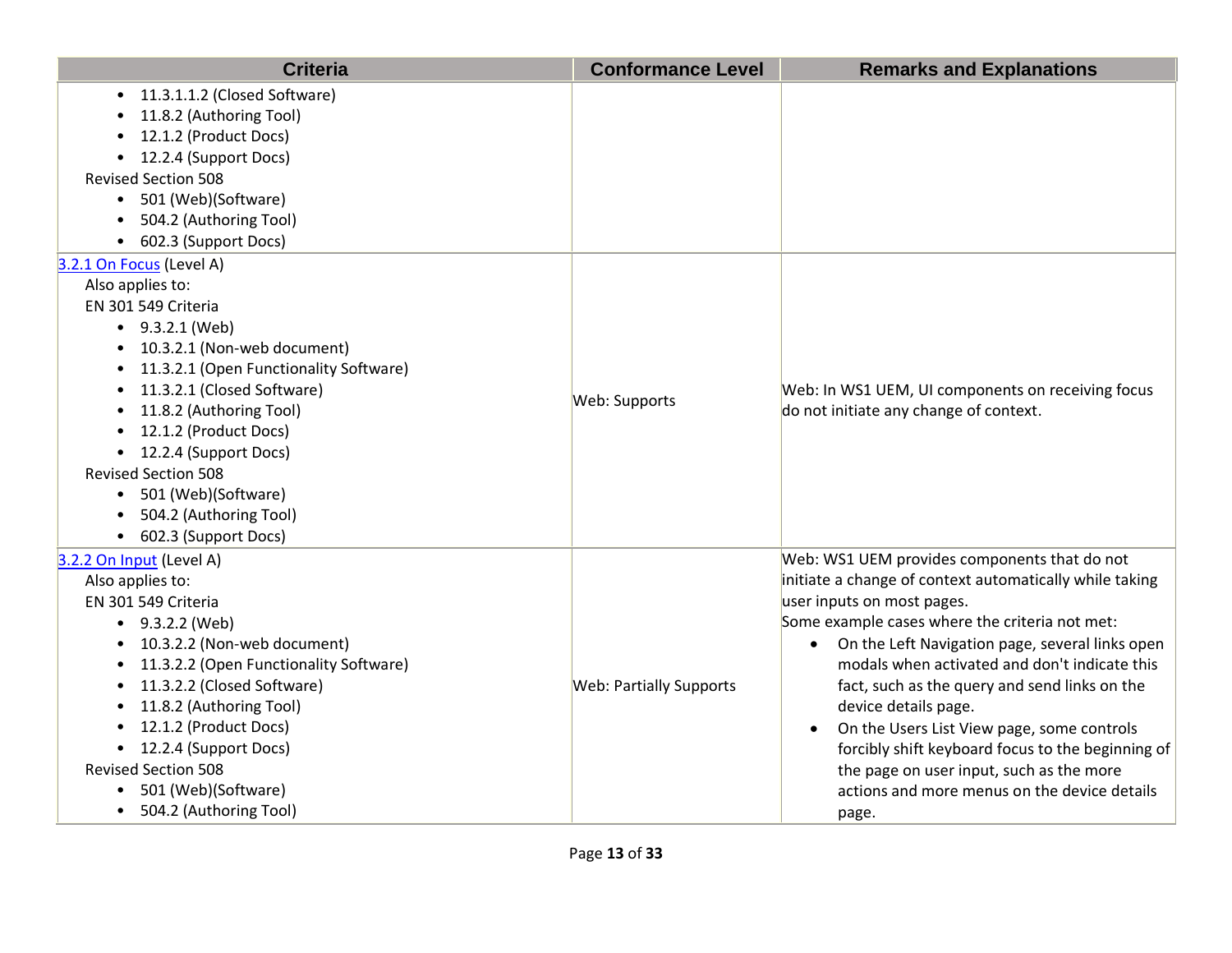| <b>Criteria</b>                                                                                                                                                                                                                                                                                                                                                                                                                                                   | <b>Conformance Level</b>       | <b>Remarks and Explanations</b>                                                                                                                                                                                                                                                                                                                                                                                                                                                                                                                                                                      |
|-------------------------------------------------------------------------------------------------------------------------------------------------------------------------------------------------------------------------------------------------------------------------------------------------------------------------------------------------------------------------------------------------------------------------------------------------------------------|--------------------------------|------------------------------------------------------------------------------------------------------------------------------------------------------------------------------------------------------------------------------------------------------------------------------------------------------------------------------------------------------------------------------------------------------------------------------------------------------------------------------------------------------------------------------------------------------------------------------------------------------|
| • 602.3 (Support Docs)                                                                                                                                                                                                                                                                                                                                                                                                                                            |                                |                                                                                                                                                                                                                                                                                                                                                                                                                                                                                                                                                                                                      |
| 3.3.1 Error Identification (Level A)<br>Also applies to:<br>EN 301 549 Criteria<br>$\bullet$ 9.3.3.1 (Web)<br>10.3.3.1 (Non-web document)<br>11.3.3.1.1 (Open Functionality Software)<br>$\bullet$<br>11.3.3.1.2 (Closed Software)<br>$\bullet$<br>11.8.2 (Authoring Tool)<br>$\bullet$<br>12.1.2 (Product Docs)<br>$\bullet$<br>12.2.4 (Support Docs)<br><b>Revised Section 508</b><br>• 501 (Web)(Software)<br>504.2 (Authoring Tool)<br>• 602.3 (Support Docs) | <b>Web: Partially Supports</b> | Web: In WS1 UEM, error messages are identified by the<br>screen readers listed in the "Evaluation Method Used"<br>on most pages.<br>Some example cases where the criteria not met:<br>On the Login page, the error message for the<br>$\bullet$<br>Password field is not directly associated with<br>their respective form fields, generating<br>additional ambiguity regarding which errors<br>apply to which field.<br>On the Devices - Profiles page, when an invalid<br>$\bullet$<br>or empty form is submitted, field-specific error<br>messages are displayed inline below the input<br>field. |
| 3.3.2 Labels or Instructions (Level A)<br>Also applies to:<br>EN 301 549 Criteria<br>$-9.3.3.2$ (Web)<br>10.3.3.2 (Non-web document)<br>11.3.3.2 (Open Functionality Software)<br>11.3.3.2 (Closed Software)<br>11.8.2 (Authoring Tool)<br>12.1.2 (Product Docs)<br>12.2.4 (Support Docs) Revised Section 508<br>501 (Web)(Software)<br>504.2 (Authoring Tool)<br>602.3 (Support Docs)<br>$\bullet$                                                               | <b>Web: Partially Supports</b> | Web: WS1 UEM contains form fields with<br>programmatically defined labels or instructions on most<br>pages.<br>Some example cases where the criteria not met:<br>On the Applications - Details View page,<br>placeholder text is used as a visible label.<br>On the User Details page, For a few form<br>$\bullet$<br>controls, a visible label is available but is not<br>programmatically associated with its input<br>element or is not correctly associated with the<br>input element.                                                                                                           |
| 4.1.1 Parsing (Level A)<br>Also applies to:<br>EN 301 549 Criteria<br>$\bullet$ 9.4.1.1 (Web)<br>10.4.1.1 (Non-web document)<br>11.4.1.1.1 (Open Functionality Software)<br>11.4.1.1.2 (Closed Software) – Does not apply<br>$\bullet$                                                                                                                                                                                                                            | Web: Supports                  | Web: In WS1 UEM, markup can be interpreted and<br>parsed by assistive technologies.                                                                                                                                                                                                                                                                                                                                                                                                                                                                                                                  |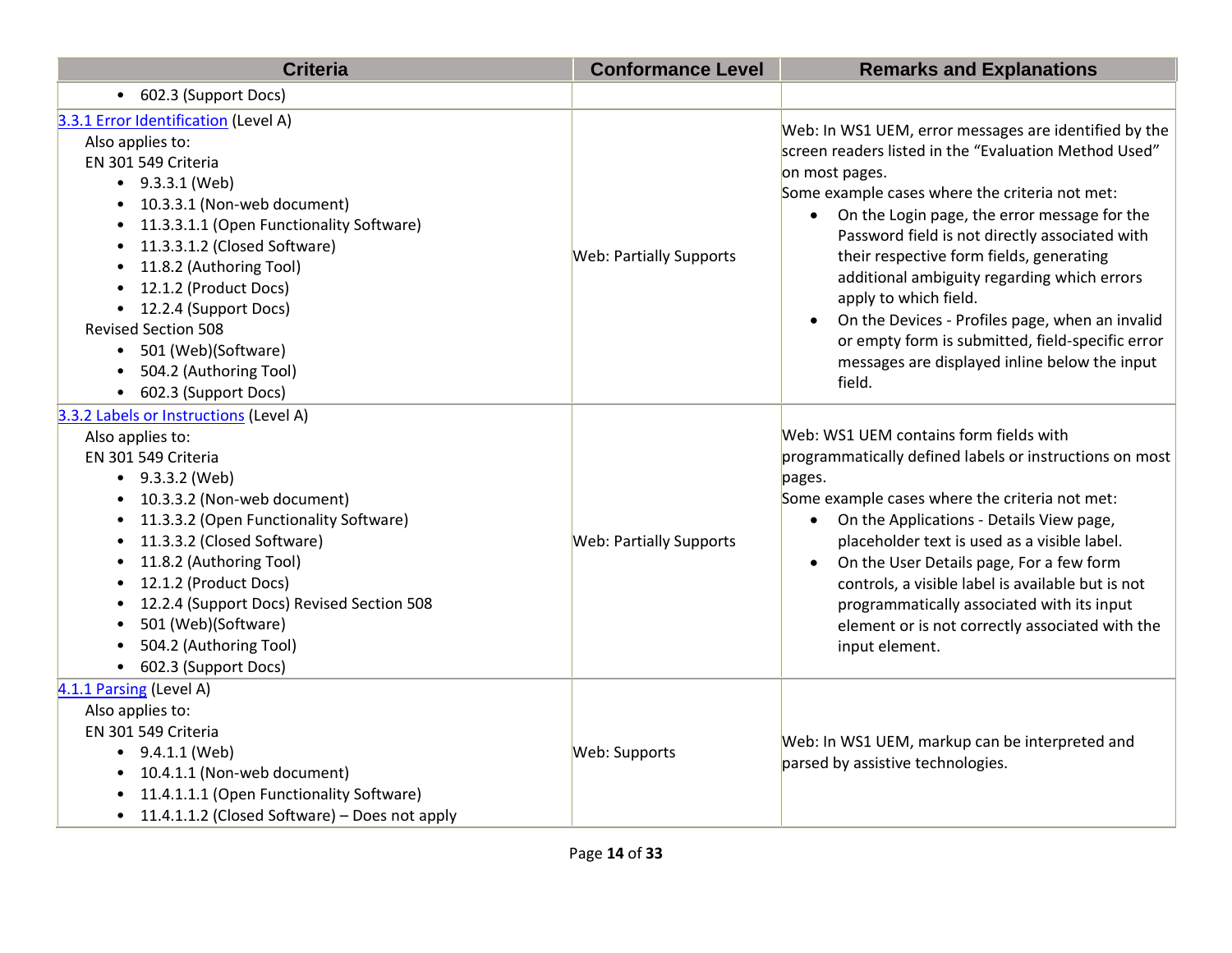| <b>Criteria</b>                                                                                                                                                                                                                                                                                                                                                                                                                                                           | <b>Conformance Level</b>       | <b>Remarks and Explanations</b>                                                                                                                                                                                                                                                                                                                                                                                                                                                                                                                                                                                        |
|---------------------------------------------------------------------------------------------------------------------------------------------------------------------------------------------------------------------------------------------------------------------------------------------------------------------------------------------------------------------------------------------------------------------------------------------------------------------------|--------------------------------|------------------------------------------------------------------------------------------------------------------------------------------------------------------------------------------------------------------------------------------------------------------------------------------------------------------------------------------------------------------------------------------------------------------------------------------------------------------------------------------------------------------------------------------------------------------------------------------------------------------------|
| 11.8.2 (Authoring Tool)<br>$\bullet$<br>12.1.2 (Product Docs)<br>$\bullet$<br>12.2.4 (Support Docs)<br><b>Revised Section 508</b><br>501 (Web)(Software)<br>$\bullet$<br>504.2 (Authoring Tool)<br>$\bullet$<br>602.3 (Support Docs)<br>$\bullet$                                                                                                                                                                                                                         |                                |                                                                                                                                                                                                                                                                                                                                                                                                                                                                                                                                                                                                                        |
| 4.1.2 Name, Role, Value (Level A)<br>Also applies to:<br>EN 301 549 Criteria<br>9.4.1.2 (Web)<br>$\bullet$<br>• 10.4.1.2 (Non-web document)<br>• 11.4.1.2.1 (Open Functionality Software)<br>• 11.4.1.2.2 (Closed Software) - Not required<br>• 11.8.2 (Authoring Tool)<br>• 12.1.2 (Product Docs)<br>12.2.4 (Support Docs)<br>$\bullet$<br><b>Revised Section 508</b><br>501 (Web)(Software)<br>$\bullet$<br>504.2 (Authoring Tool)<br>602.3 (Support Docs)<br>$\bullet$ | <b>Web: Partially Supports</b> | Web: In WS1 UEM, name, role, value is defined for<br>most UI elements programmatically.<br>Some example cases where the criteria not met:<br>On the Device Details Summary page, some<br>$\bullet$<br>controls do not provide a textual description for<br>state changes (e.g. expand and collapse), such<br>as the more actions and more menus on the<br>device details page.<br>On the Left Navigation, Header links that<br>$\bullet$<br>activate a modal dialog do not have adequate<br>textual role, name & description for screen<br>reader users to understand the relationship of<br>the dialog & its content. |

# **Table 2: Success Criteria, Level AA**

| <b>Criteria</b>                                                                                                                                                                                                   | <b>Conformance Level</b> | <b>Remarks and Explanations</b>                                                  |
|-------------------------------------------------------------------------------------------------------------------------------------------------------------------------------------------------------------------|--------------------------|----------------------------------------------------------------------------------|
| 1.2.4 Captions (Live) (Level AA)<br>Also applies to:<br>EN 301 549 Criteria<br>$\bullet$ 9.1.2.4 (Web)<br>10.1.2.4 (Non-web document)<br>• 11.1.2.4 (Open Functionality Software)<br>• 11.1.2.4 (Closed Software) | Web: Not Applicable      | Web: WS1 UEM does not contain any synchronized<br>media with live audio content. |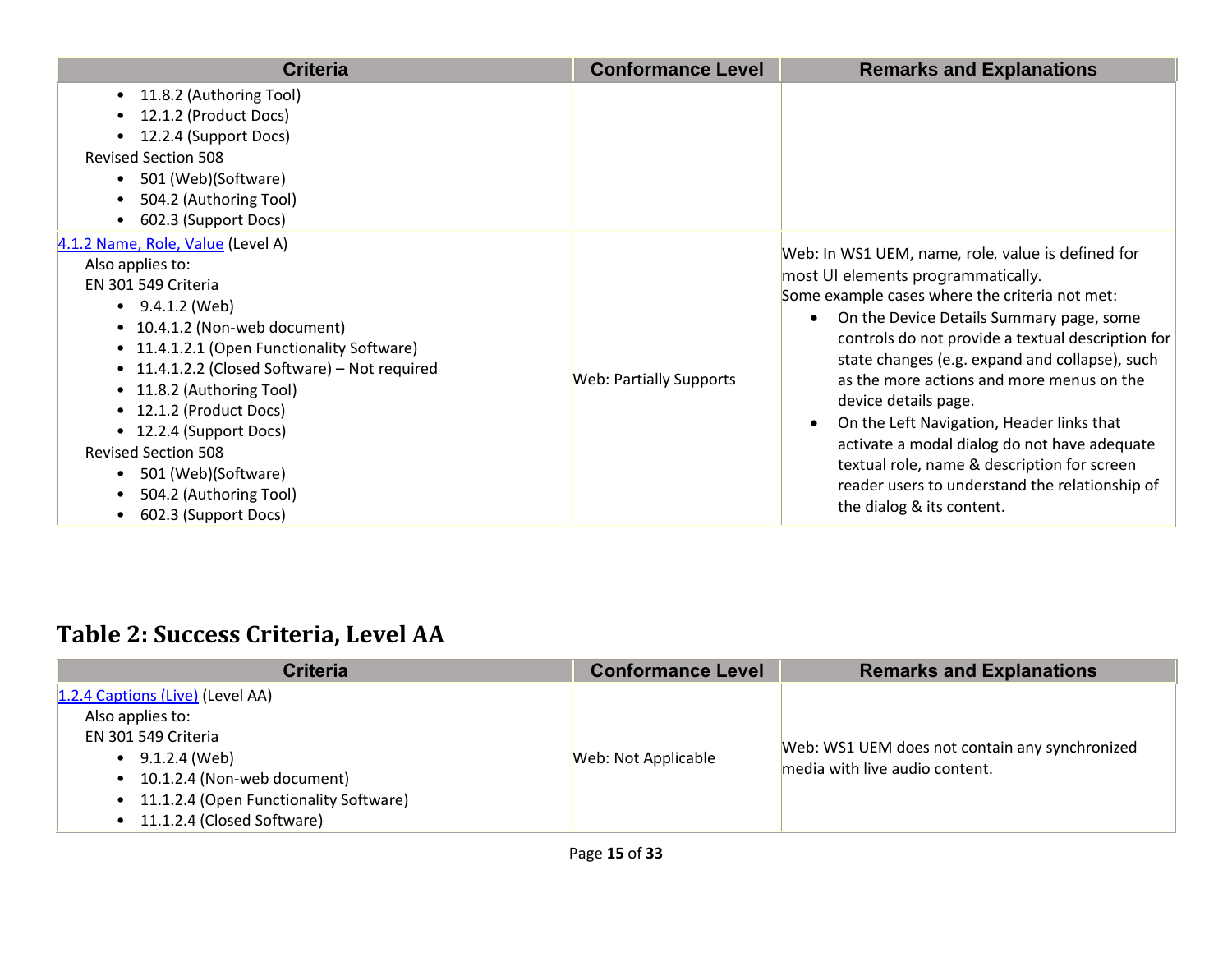| <b>Criteria</b>                                                                                                                                                                                                                                                                                                                                                                                                                                               | <b>Conformance Level</b>       | <b>Remarks and Explanations</b>                                                                                                                          |
|---------------------------------------------------------------------------------------------------------------------------------------------------------------------------------------------------------------------------------------------------------------------------------------------------------------------------------------------------------------------------------------------------------------------------------------------------------------|--------------------------------|----------------------------------------------------------------------------------------------------------------------------------------------------------|
| • 11.8.2 (Authoring Tool)<br>• 12.1.2 (Product Docs)<br>• 12.2.4 (Support Docs)<br><b>Revised Section 508</b><br>• 501 (Web)(Software)<br>504.2 (Authoring Tool)<br>602.3 (Support Docs)                                                                                                                                                                                                                                                                      |                                |                                                                                                                                                          |
| 1.2.5 Audio Description (Prerecorded) (Level AA)<br>Also applies to:<br>EN 301 549 Criteria<br>$\bullet$ 9.1.2.5 (Web)<br>10.1.2.5 (Non-web document)<br>$\bullet$<br>11.1.2.5 (Open Functionality Software)<br>$\bullet$<br>11.1.2.5 (Closed Software)<br>$\bullet$<br>11.8.2 (Authoring Tool)<br>12.1.2 (Product Docs)<br>• 12.2.4 (Support Docs)<br><b>Revised Section 508</b><br>• 501 (Web)(Software)<br>504.2 (Authoring Tool)<br>• 602.3 (Support Docs | Web: Not Applicable            | Web: WS1 UEM does not contain any synchronized<br>media with prerecorded video content.                                                                  |
| 1.3.4 Orientation (Level AA 2.1 only)<br>Also applies to:<br>EN 301 549 Criteria<br>$\bullet$ 9.1.3.4 (Web)<br>10.1.3.4 (Non-web document)<br>11.1.3.4 (Open Functionality Software)<br>11.1.3.4 (Closed Software)<br>11.8.2 (Authoring Tool)<br>12.1.2 (Product Docs)<br>$\bullet$<br>• 12.2.4 (Support Docs)<br>Revised Section 508 - Does not apply                                                                                                        | Web: Not Applicable            | Web: WS1 UEM is not available for mobile devices or<br>mobile Web.                                                                                       |
| 1.3.5 Identify Input Purpose (Level AA 2.1 only)<br>Also applies to:<br>EN 301 549 Criteria                                                                                                                                                                                                                                                                                                                                                                   | <b>Web: Partially Supports</b> | Web: WS1 UEM contains forms that programmatically<br>define the purpose of input fields on most pages.<br>Some example cases where the criteria not met: |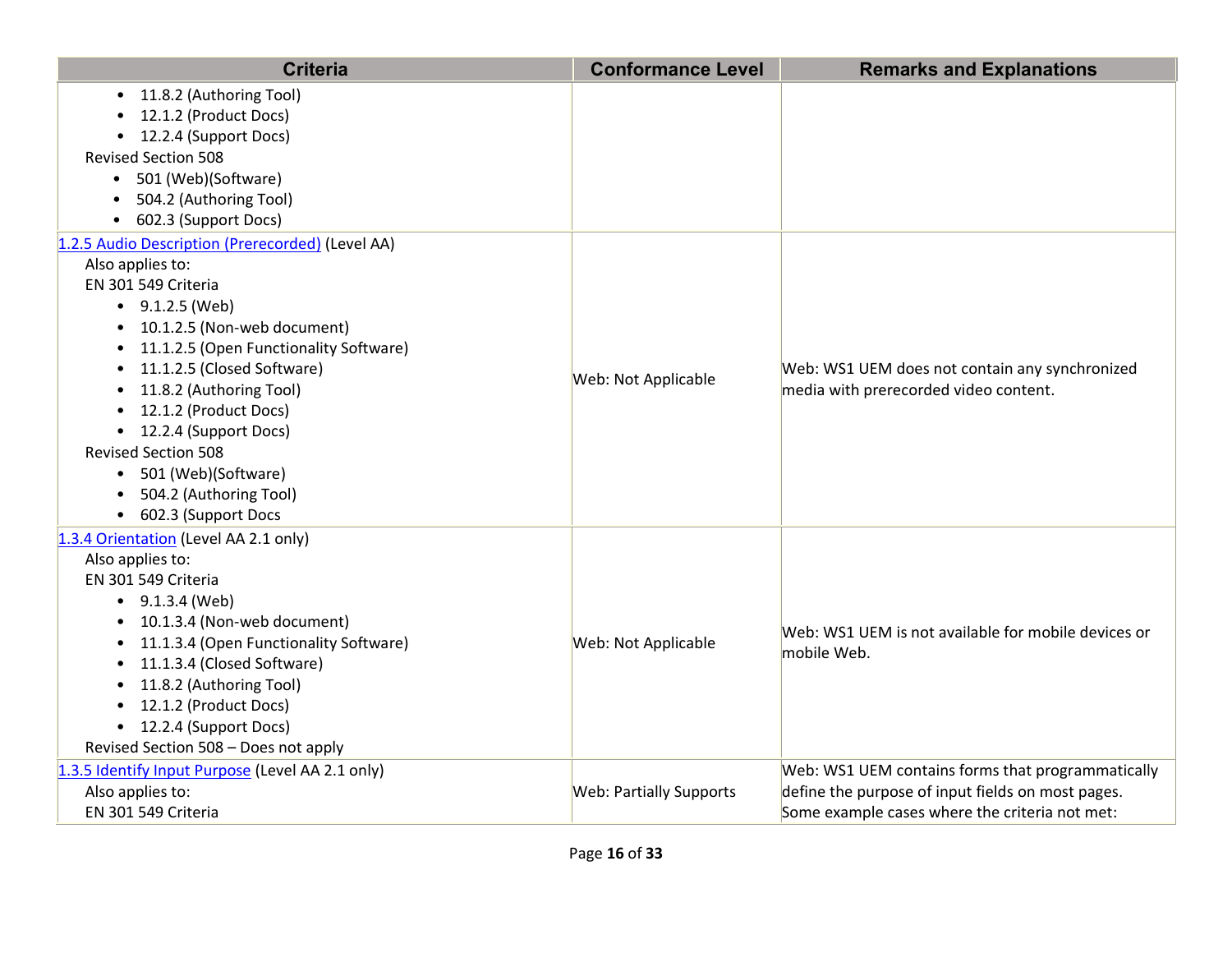| <b>Criteria</b>                                                                                                                                                                                                                                                                                                                                                                                                                   | <b>Conformance Level</b>       | <b>Remarks and Explanations</b>                                                                                                                                                                                                                                                                                                                                                                                                      |
|-----------------------------------------------------------------------------------------------------------------------------------------------------------------------------------------------------------------------------------------------------------------------------------------------------------------------------------------------------------------------------------------------------------------------------------|--------------------------------|--------------------------------------------------------------------------------------------------------------------------------------------------------------------------------------------------------------------------------------------------------------------------------------------------------------------------------------------------------------------------------------------------------------------------------------|
| $\bullet$ 9.1.3.5 (Web)<br>10.1.3.5 (Non-web document)<br>11.1.3.5 (Open Functionality Software)<br>11.1.3.5 (Closed Software)<br>11.8.2 (Authoring Tool)<br>12.1.2 (Product Docs)<br>12.2.4 (Support Docs)<br>$\bullet$<br>Revised Section 508 - Does not apply                                                                                                                                                                  |                                | On the Devices List View page, common user<br>$\bullet$<br>input fields such as username and password do<br>not have the autocomplete attribute set.<br>On the Devices - Profiles page, common user<br>$\bullet$<br>input fields such as username and password do<br>not have the autocomplete attribute set                                                                                                                         |
| 1.4.3 Contrast (Minimum) (Level AA)<br>Also applies to:<br>EN 301 549 Criteria<br>$\bullet$ 9.1.4.3 (Web)<br>10.1.4.3 (Non-web document)<br>11.1.4.3 (Open Functionality Software)<br>11.1.4.3 (Closed Software)<br>11.8.2 (Authoring Tool)<br>• 12.1.2 (Product Docs)<br>• 12.2.4 (Support Docs)<br><b>Revised Section 508</b><br>• 501 (Web)(Software)<br>504.2 (Authoring Tool)<br>• 602.3 (Support Docs)                      | <b>Web: Partially Supports</b> | Web: WS1 UEM contains texts with a minimum contrast<br>ratio of 4.5:1 on most pages.<br>Some example cases where the criteria not met:<br>• On the Applications - Native Public View page,<br>blue link text on a light gray background color<br>does not meet the sufficient color contrast<br>ratio.<br>On the Freestyle page, the luminosity ratio of<br>the text 'Sun', 'Mon' does not meet the<br>minimum color contrast ratio. |
| 1.4.4 Resize text (Level AA)<br>Also applies to:<br>EN 301 549 Criteria<br>$\bullet$ 9.1.4.4 (Web)<br>10.1.4.4 (Non-web document)<br>$\bullet$<br>11.1.4.4.1 (Open Functionality Software)<br>$\bullet$<br>11.1.4.4.2 (Closed Software)<br>$\bullet$<br>11.8.2 (Authoring Tool)<br>$\bullet$<br>12.1.2 (Product Docs)<br>• 12.2.4 (Support Docs)<br><b>Revised Section 508</b><br>501 (Web)(Software)<br>• 504.2 (Authoring Tool) | <b>Web: Partially Supports</b> | Web: WS1 UEM contains text that can be resized up to<br>200 percent without loss of content or functionality<br>except for the one instance.<br>Some example cases where the criteria not met:<br>On the Freestyle page, when the user resizes<br>$\bullet$<br>the page to 200% and presses the tab key to<br>navigate on-page, the page does not auto-scroll.                                                                       |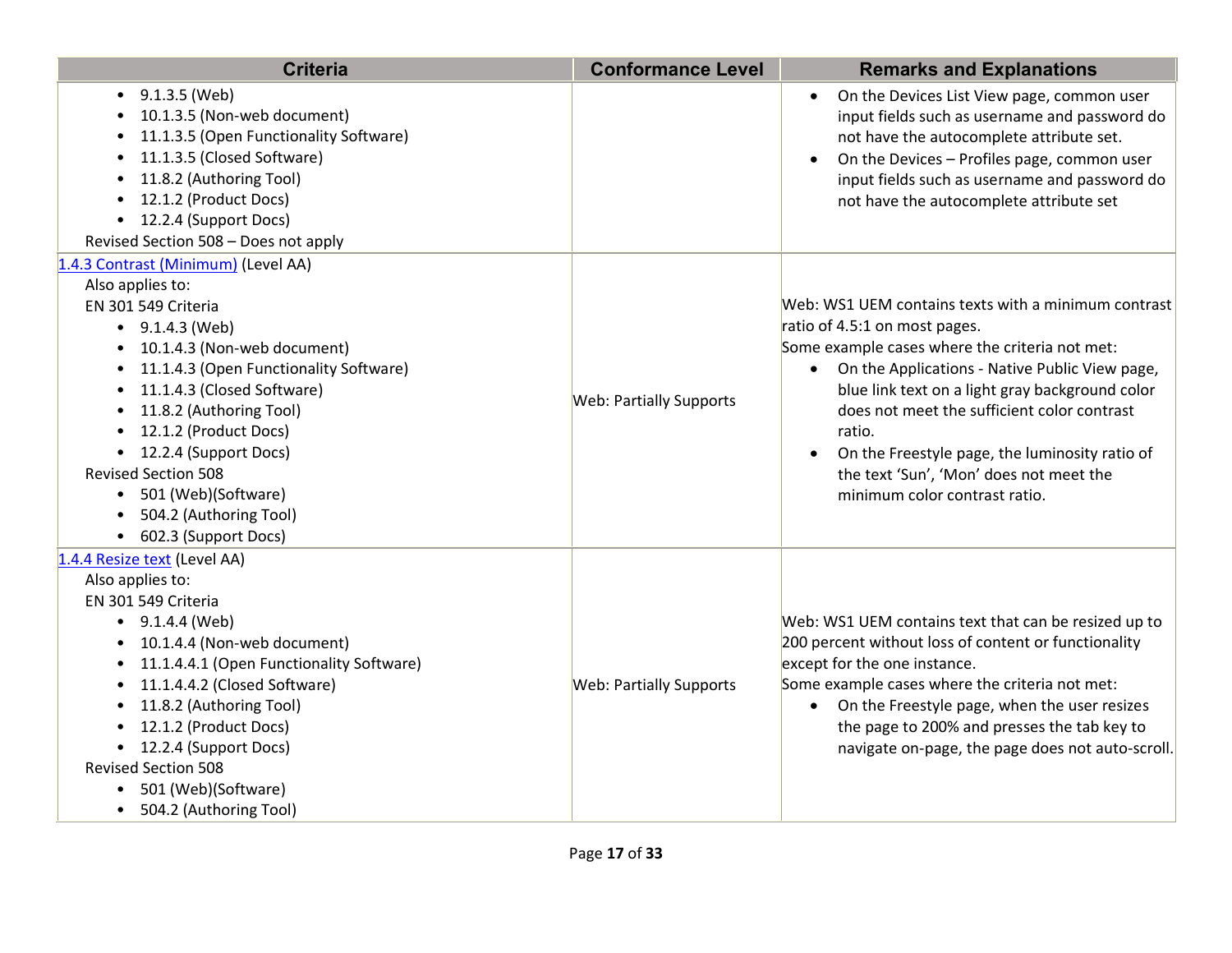| <b>Criteria</b>                                                                                                                                                                                                                                                                                                                                                                                                                                                                                                               | <b>Conformance Level</b>       | <b>Remarks and Explanations</b>                                                                                                                                                                                                                                                                                                                                                                                                                                                                                                                                                                                                           |
|-------------------------------------------------------------------------------------------------------------------------------------------------------------------------------------------------------------------------------------------------------------------------------------------------------------------------------------------------------------------------------------------------------------------------------------------------------------------------------------------------------------------------------|--------------------------------|-------------------------------------------------------------------------------------------------------------------------------------------------------------------------------------------------------------------------------------------------------------------------------------------------------------------------------------------------------------------------------------------------------------------------------------------------------------------------------------------------------------------------------------------------------------------------------------------------------------------------------------------|
| • 602.3 (Support Docs)                                                                                                                                                                                                                                                                                                                                                                                                                                                                                                        |                                |                                                                                                                                                                                                                                                                                                                                                                                                                                                                                                                                                                                                                                           |
| 1.4.5 Images of Text (Level AA)<br>Also applies to:<br>EN 301 549 Criteria<br>$\bullet$ 9.1.4.5 (Web)<br>10.1.4.5 (Non-web document)<br>11.1.4.5.1 (Open Functionality Software)<br>$\bullet$<br>11.1.4.5.2 (Closed Software) - Does not apply<br>$\bullet$<br>11.8.2 (Authoring Tool)<br>$\bullet$<br>12.1.2 (Product Docs)<br>$\bullet$<br>12.2.4 (Support Docs)<br>$\bullet$<br><b>Revised Section 508</b><br>501 (Web)(Software)<br>$\bullet$<br>504.2 (Authoring Tool)<br>$\bullet$<br>602.3 (Support Docs)<br>$\bullet$ | Web: Supports                  | Web: WS1 UEM provides information using plain text<br>rather than images of text.                                                                                                                                                                                                                                                                                                                                                                                                                                                                                                                                                         |
| 1.4.10 Reflow (Level AA 2.1 only)<br>Also applies to:<br>EN 301 549 Criteria<br>$\bullet$ 9.1.4.10 (Web)<br>10.1.4.10 (Non-web document)<br>$\bullet$<br>11.1.4.10.1 (Open Functionality Software)<br>$\bullet$<br>11.1.4.10.2 (Closed Software)<br>$\bullet$<br>11.8.2 (Authoring Tool)<br>$\bullet$<br>12.1.2 (Product Docs)<br>$\bullet$<br>12.2.4 (Support Docs)<br>$\bullet$<br>Revised Section 508 - Does not apply                                                                                                     | <b>Web: Partially Supports</b> | Web: WS1 UEM contains contents that reflow<br>appropriately after a 400% zoom on most pages.<br>Some example cases where the criteria not met:<br>On the Device Details - Summary page, Text<br>$\bullet$<br>and other content on the site do not reflow<br>without requiring scrolling in two dimensions<br>when the horizontal width is 320 CSS<br>pixels/vertical height is 256 CSS pixels.<br>On the Devices Dashboard page, text and other<br>$\bullet$<br>content on the site does not reflow without<br>requiring scrolling in two dimensions when the<br>horizontal width is 320 CSS pixels/vertical height<br>is 256 CSS pixels. |
| 1.4.11 Non-text Contrast (Level AA 2.1 only)<br>Also applies to:<br>EN 301 549 Criteria<br>$\bullet$ 9.1.4.11 (Web)<br>10.1.4.11 (Non-web document)<br>$\bullet$<br>11.1.4.11 (Open Functionality Software)<br>11.1.4.11 (Closed Software)<br>$\bullet$                                                                                                                                                                                                                                                                       | <b>Web: Partially Supports</b> | Web: WS1 UEM contains non-text contents with a<br>minimum contrast ratio of 3:1 on most pages.<br>Some example cases where the criteria not met:<br>On the Applications - Native Public View page,<br>$\bullet$<br>there are graphical objects that do not meet<br>sufficient contrast requirements.                                                                                                                                                                                                                                                                                                                                      |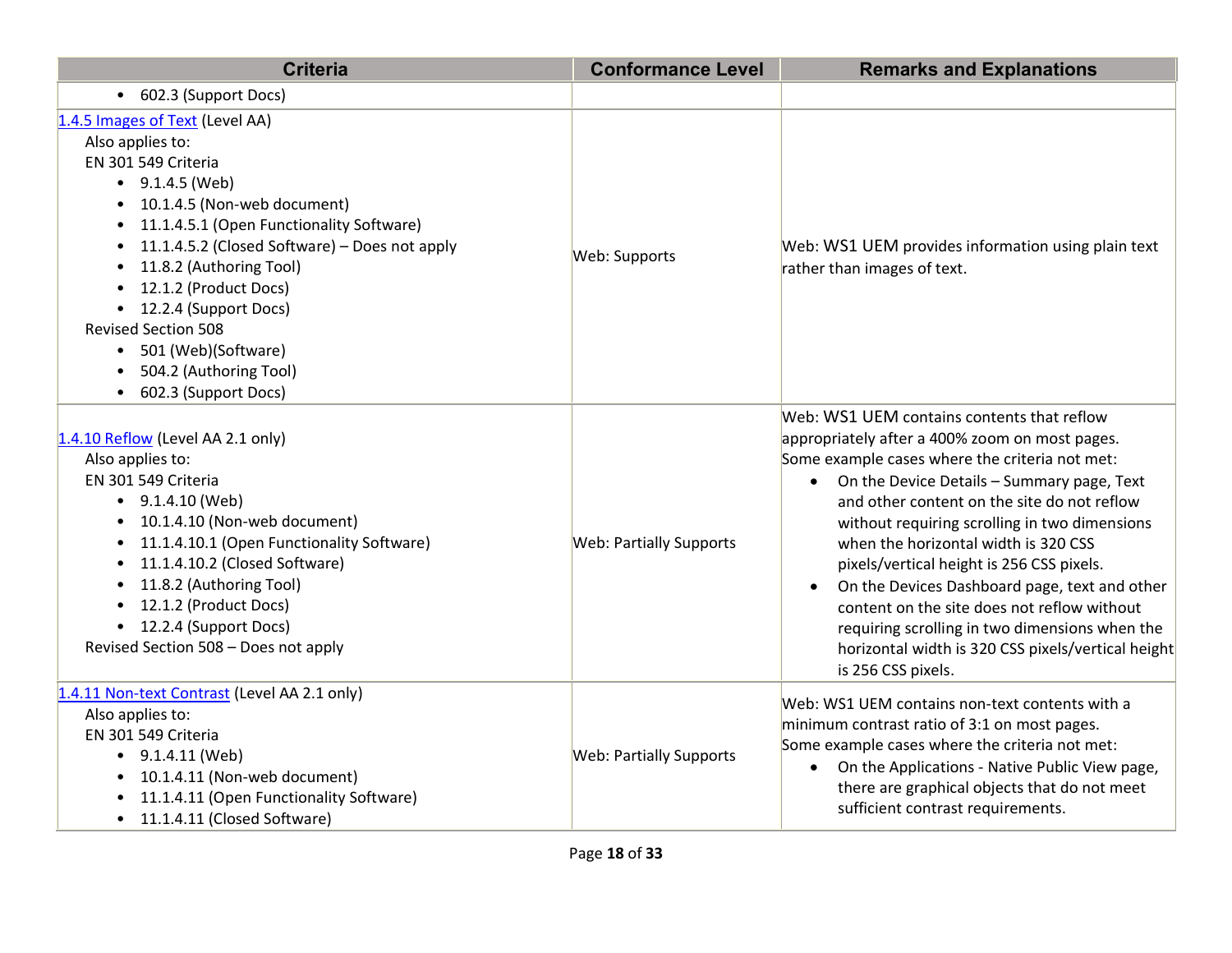| <b>Criteria</b>                                                                                                                                                                                                                                                                                                                                                             | <b>Conformance Level</b>       | <b>Remarks and Explanations</b>                                                                                                                                                                                                                                                                                                                                                                                                                                                                                                                                                                                                            |
|-----------------------------------------------------------------------------------------------------------------------------------------------------------------------------------------------------------------------------------------------------------------------------------------------------------------------------------------------------------------------------|--------------------------------|--------------------------------------------------------------------------------------------------------------------------------------------------------------------------------------------------------------------------------------------------------------------------------------------------------------------------------------------------------------------------------------------------------------------------------------------------------------------------------------------------------------------------------------------------------------------------------------------------------------------------------------------|
| • 11.8.2 (Authoring Tool)<br>12.1.2 (Product Docs)<br>• 12.2.4 (Support Docs)<br>Revised Section 508 - Does not apply                                                                                                                                                                                                                                                       |                                | On the User Details page, there are graphical<br>$\bullet$<br>objects that do not meet sufficient contrast<br>requirements.                                                                                                                                                                                                                                                                                                                                                                                                                                                                                                                |
| 1.4.12 Text Spacing (Level AA 2.1 only)<br>Also applies to:<br>EN 301 549 Criteria<br>$\bullet$ 9.1.4.12 (Web)<br>10.1.4.12 (Non-web document)<br>11.1.4.12 (Open Functionality Software)<br>$\bullet$<br>11.1.4.12 (Closed Software)<br>11.8.2 (Authoring Tool)<br>$\bullet$<br>• 12.1.2 (Product Docs)<br>• 12.2.4 (Support Docs)<br>Revised Section 508 - Does not apply | <b>Web: Partially Supports</b> | Web: In WS1 UEM, when text spacing styles are applied,<br>content and functionality are available appropriately on<br>most pages.<br>Some example cases where the criteria not met:<br>• On the Device Details Summary page, when<br>users override text spacing via a style sheet or<br>another browser setting, there is some loss of<br>content or functionality as the text has been cut<br>off or is missing.<br>On the Devices List View page, when users<br>override text spacing via a style sheet or<br>another browser setting, there is some loss of<br>content or functionality as the text has been cut<br>off or is missing. |
| 1.4.13 Content on Hover or Focus (Level AA 2.1 only)<br>Also applies to:<br>EN 301 549 Criteria<br>$\bullet$ 9.1.4.13 (Web)<br>10.1.4.13 (Non-web document)<br>11.1.4.13 (Open Functionality Software)<br>11.1.4.13 (Closed Software)<br>11.8.2 (Authoring Tool)<br>12.1.2 (Product Docs)<br>• 12.2.4 (Support Docs)<br>Revised Section 508 - Does not apply                | <b>Web: Partially Supports</b> | Web: WS1 UEM provides a mechanism to dismiss the<br>additional content on hover using the ESC key, without<br>moving the pointer or keyboard focus on most pages.<br>Some example cases where the criteria not met:<br>On the Devices List View page, when additional<br>$\bullet$<br>content is triggered on mouse hover, the<br>additional content disappears when mouse<br>hover is moved away from the trigger.<br>On the User Details page, when additional<br>$\bullet$<br>content is triggered on mouse hover, the<br>additional content disappears when mouse<br>hover is moved away from the trigger.                             |
| 2.4.5 Multiple Ways (Level AA)<br>Also applies to:<br>EN 301 549 Criteria<br>$\bullet$ 9.2.4.5 (Web)<br>• 10.2.4.5 (Non-web document) – Does not apply                                                                                                                                                                                                                      | Web: Supports                  | Web: WS1 UEM provides multiple ways to locate the<br>required content, where necessary.                                                                                                                                                                                                                                                                                                                                                                                                                                                                                                                                                    |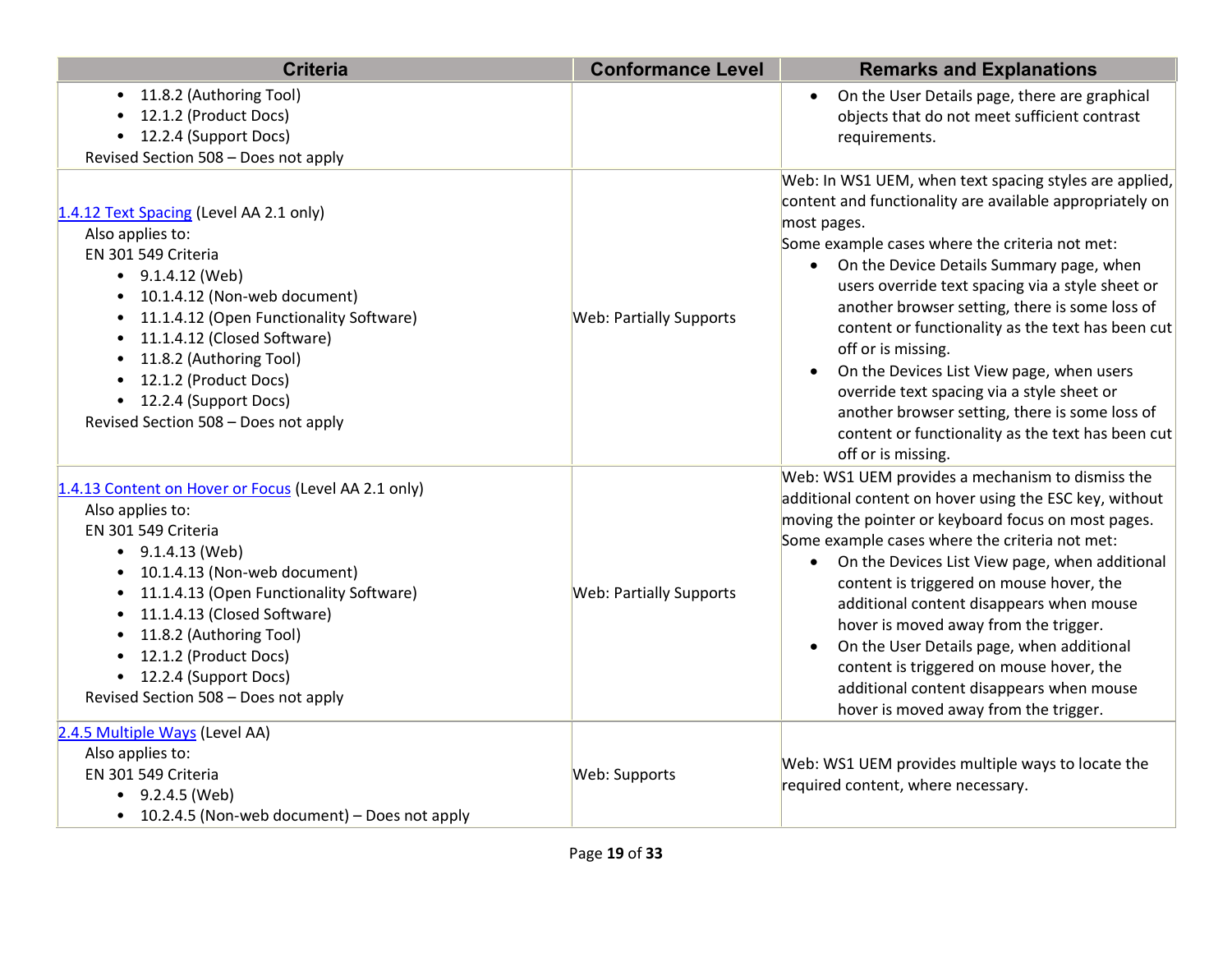| <b>Criteria</b>                                                                                                                                                                                                                                                                                                                                                                                               | <b>Conformance Level</b>       | <b>Remarks and Explanations</b>                                                                                                                                                                                                                                                                                                                                                                                                                       |
|---------------------------------------------------------------------------------------------------------------------------------------------------------------------------------------------------------------------------------------------------------------------------------------------------------------------------------------------------------------------------------------------------------------|--------------------------------|-------------------------------------------------------------------------------------------------------------------------------------------------------------------------------------------------------------------------------------------------------------------------------------------------------------------------------------------------------------------------------------------------------------------------------------------------------|
| 11.2.4.5 (Open Functionality Software) - Does not apply<br>$\bullet$<br>11.2.4.5 (Closed Software) - Does not apply<br>11.8.2 (Authoring Tool)<br>12.1.2 (Product Docs)<br>• 12.2.4 (Support Docs)<br><b>Revised Section 508</b><br>• 501 (Web)(Software) – Does not apply to non-web software<br>504.2 (Authoring Tool)<br>• 602.3 (Support Docs) – Does not apply to non-web docs                           |                                |                                                                                                                                                                                                                                                                                                                                                                                                                                                       |
| 2.4.6 Headings and Labels (Level AA)<br>Also applies to:<br>EN 301 549 Criteria<br>$\bullet$ 9.2.4.6 (Web)<br>• 10.2.4.6 (Non-web document)<br>11.2.4.6 (Open Functionality Software)<br>11.2.4.6 (Closed Software)<br>11.8.2 (Authoring Tool)<br>12.1.2 (Product Docs)<br>• 12.2.4 (Support Docs)<br><b>Revised Section 508</b><br>• 501 (Web)(Software)<br>504.2 (Authoring Tool)<br>• 602.3 (Support Docs) | Web: Supports                  | Web: WS1 UEM provides headings and labels to<br>describe a topic or purpose.                                                                                                                                                                                                                                                                                                                                                                          |
| 2.4.7 Focus Visible (Level AA)<br>Also applies to:<br>EN 301 549 Criteria<br>$-9.2.4.7$ (Web)<br>• 10.2.4.7 (Non-web document)<br>• 11.2.4.7 (Open Functionality Software)<br>• 11.2.4.7 (Closed Software)<br>11.8.2 (Authoring Tool)<br>• 12.1.2 (Product Docs)<br>• 12.2.4 (Support Docs)<br><b>Revised Section 508</b><br>501 (Web)(Software)<br>$\bullet$                                                 | <b>Web: Partially Supports</b> | Web: WS1 UEM provides a visible keyboard focus<br>indicator for most interactive elements.<br>Some example cases where the criteria not met:<br>• On the Device Details Summary page, there are<br>several instances where no visual indication of<br>keyboard focus is presented on links/controls.<br>On the Devices Dashboard page, there are<br>several instances where no visual indication of<br>keyboard focus is presented on links/controls. |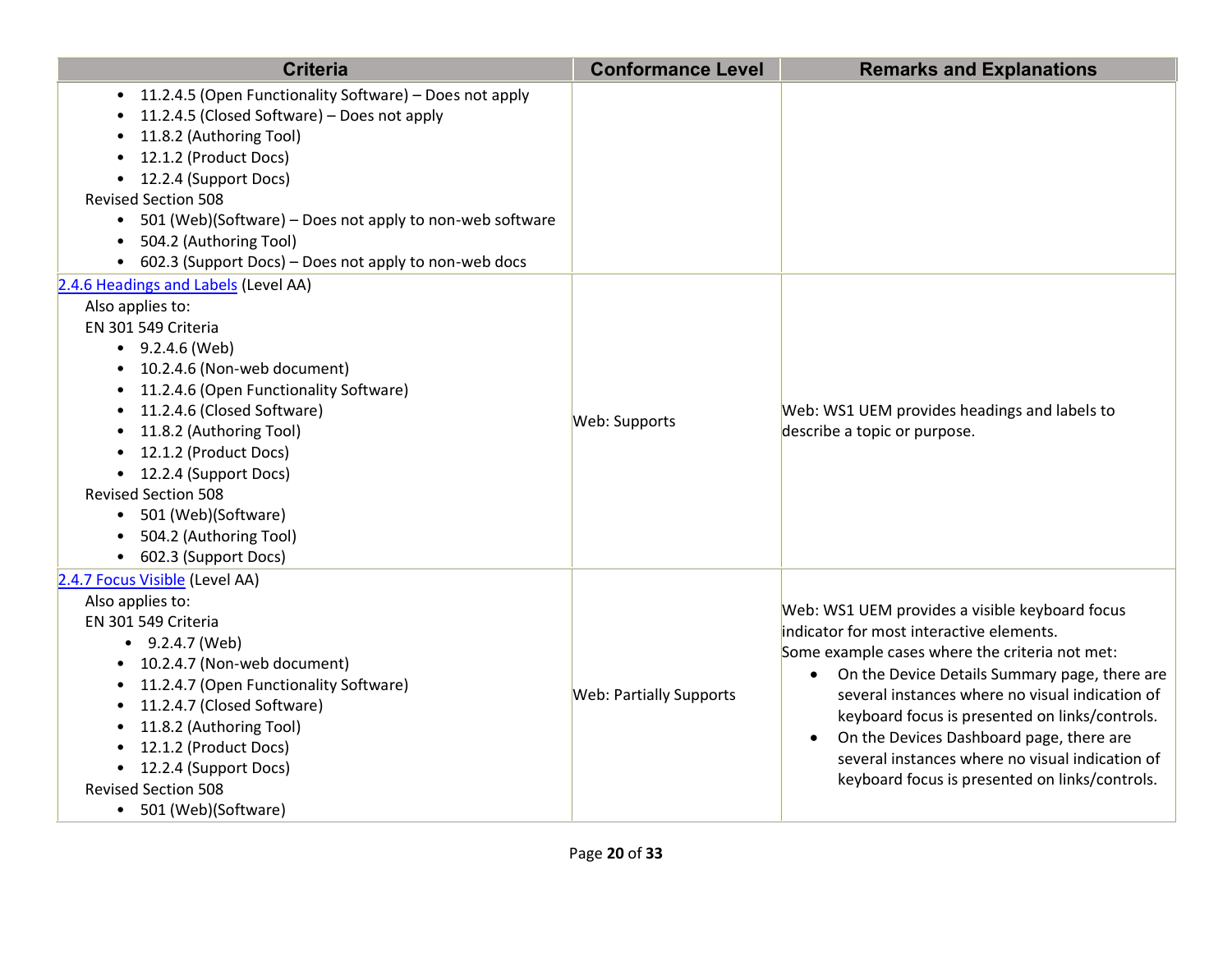| <b>Criteria</b>                                                       | <b>Conformance Level</b> | <b>Remarks and Explanations</b>                 |
|-----------------------------------------------------------------------|--------------------------|-------------------------------------------------|
| 504.2 (Authoring Tool)                                                |                          |                                                 |
| 602.3 (Support Docs)                                                  |                          |                                                 |
| 3.1.2 Language of Parts (Level AA)                                    |                          |                                                 |
| Also applies to:                                                      |                          |                                                 |
| EN 301 549 Criteria                                                   |                          |                                                 |
| $\bullet$ 9.3.1.2 (Web)                                               |                          |                                                 |
| 10.3.1.2 (Non-web document)                                           |                          |                                                 |
| 11.3.1.2 (Open Functionality Software) - Does not apply               |                          |                                                 |
| 11.3.1.2 (Closed Software) - Does not apply                           | Web: Not Applicable      | Web: WS1 UEM does not contain any content in a  |
| 11.8.2 (Authoring Tool)                                               |                          | secondary language.                             |
| 12.1.2 (Product Docs)                                                 |                          |                                                 |
| 12.2.4 (Support Docs)<br>$\bullet$                                    |                          |                                                 |
| <b>Revised Section 508</b>                                            |                          |                                                 |
| 501 (Web)(Software)<br>$\bullet$                                      |                          |                                                 |
| 504.2 (Authoring Tool)                                                |                          |                                                 |
| 602.3 (Support Docs)<br>$\bullet$                                     |                          |                                                 |
| 3.2.3 Consistent Navigation (Level AA)                                |                          |                                                 |
| Also applies to:                                                      |                          |                                                 |
| EN 301 549 Criteria                                                   |                          |                                                 |
| $-9.3.2.3$ (Web)                                                      |                          |                                                 |
| 10.3.2.3 (Non-web document) - Does not apply                          |                          |                                                 |
| 11.3.2.3 (Open Functionality Software) - Does not apply               |                          |                                                 |
| 11.3.2.3 (Closed Software) - Does not apply                           | Web: Supports            | Web: WS1 UEM provides a consistent navigation   |
| 11.8.2 (Authoring Tool)                                               |                          | mechanism for all the pages.                    |
| 12.1.2 (Product Docs)<br>12.2.4 (Support Docs)<br>$\bullet$           |                          |                                                 |
| <b>Revised Section 508</b>                                            |                          |                                                 |
| 501 (Web)(Software) - Does not apply to non-web software<br>$\bullet$ |                          |                                                 |
| 504.2 (Authoring Tool)                                                |                          |                                                 |
| 602.3 (Support Docs) - Does not apply to non-web docs                 |                          |                                                 |
| 3.2.4 Consistent Identification (Level AA)                            |                          | Web: WS1 UEM identifies the same elements       |
| Also applies to:                                                      |                          | consistently on most pages.                     |
| EN 301 549 Criteria                                                   | Web: Supports            | Some example cases where the criteria not met:  |
| $-9.3.2.4$ (Web)                                                      |                          | On the Devices List View page, the<br>$\bullet$ |
| • 10.3.2.4 (Non-web document) – Does not apply                        |                          | implementation of the error and an alert        |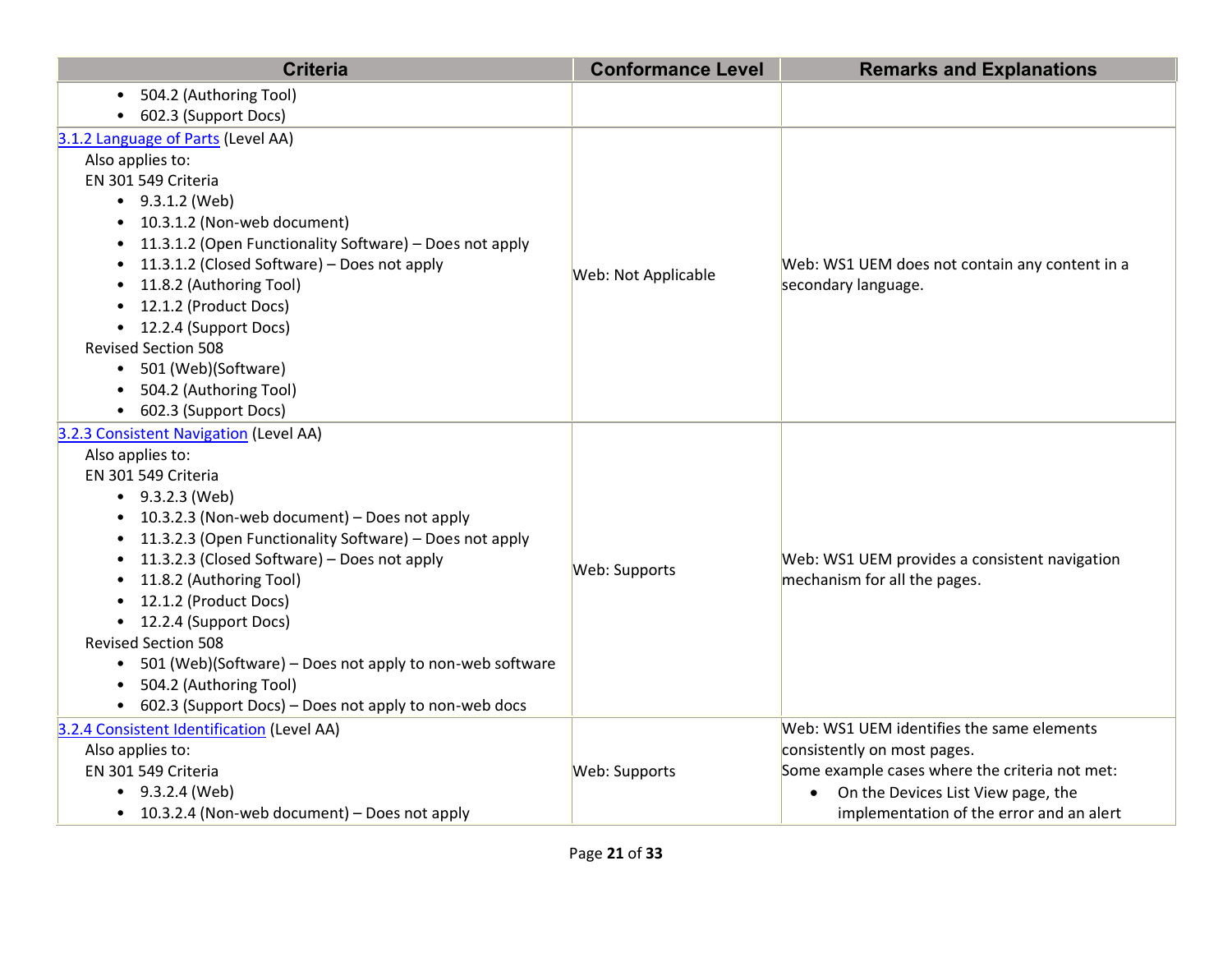| <b>Criteria</b>                                                                                                                                                                                                                                                                                                                                                                                       | <b>Conformance Level</b>       | <b>Remarks and Explanations</b>                                                                                                                                                                                                                                                                                                                                                                                                                                                                  |
|-------------------------------------------------------------------------------------------------------------------------------------------------------------------------------------------------------------------------------------------------------------------------------------------------------------------------------------------------------------------------------------------------------|--------------------------------|--------------------------------------------------------------------------------------------------------------------------------------------------------------------------------------------------------------------------------------------------------------------------------------------------------------------------------------------------------------------------------------------------------------------------------------------------------------------------------------------------|
| • 11.3.2.4 (Open Functionality Software) - Does not apply<br>11.3.2.4 (Closed Software) - Does not apply<br>11.8.2 (Authoring Tool)<br>12.1.2 (Product Docs)<br>• 12.2.4 (Support Docs)<br><b>Revised Section 508</b><br>501 (Web)(Software) - Does not apply to non-web software<br>$\bullet$<br>504.2 (Authoring Tool)<br>602.3 (Support Docs) - Does not apply to non-web doc                      |                                | mechanism is not consistent across the<br>application.<br>On the Groups and Settings - Assignment<br>$\bullet$<br>Groups page, the implementation of the error<br>and an alert mechanism are not consistent<br>across the application.                                                                                                                                                                                                                                                           |
| 3.3.3 Error Suggestion (Level AA)<br>Also applies to:<br>EN 301 549 Criteria<br>$-9.3.3.3$ (Web)<br>• 10.3.3.3 (Non-web document)<br>• 11.3.3.3 (Open Functionality Software)<br>• 11.3.3.3 (Closed Software)<br>11.8.2 (Authoring Tool)<br>12.1.2 (Product Docs)<br>12.2.4 (Support Docs)<br><b>Revised Section 508</b><br>• 501 (Web)(Software)<br>504.2 (Authoring Tool)<br>• 602.3 (Support Docs) | <b>Web: Partially Supports</b> | Web: WS1 UEM provides descriptive error suggestions<br>for the form fields on most pages.<br>some example cases where the criteria not met:<br>On the Devices List View page, when an invalid<br>$\bullet$<br>form is submitted, inline field error<br>messages/suggestions are generic, For ex:<br>"Required Field".<br>On the Devices - Profiles page, when an invalid<br>$\bullet$<br>form is submitted, inline field error<br>messages/suggestions are generic, For ex:<br>"Required Field". |
| 3.3.4 Error Prevention (Legal, Financial, Data) (Level AA)<br>Also applies to:<br>EN 301 549 Criteria<br>$-9.3.3.4$ (Web)<br>• 10.3.3.4 (Non-web document)<br>• 11.3.3.4 (Open Functionality Software)<br>• 11.3.3.4 (Closed Software)<br>• 11.8.2 (Authoring Tool)<br>• 12.1.2 (Product Docs)<br>• 12.2.4 (Support Docs)<br><b>Revised Section 508</b><br>• 501 (Web)(Software)                      | Web: Not Applicable            | Web: WS1 UEM does not contain web pages that cause<br>legal commitments or financial transactions.                                                                                                                                                                                                                                                                                                                                                                                               |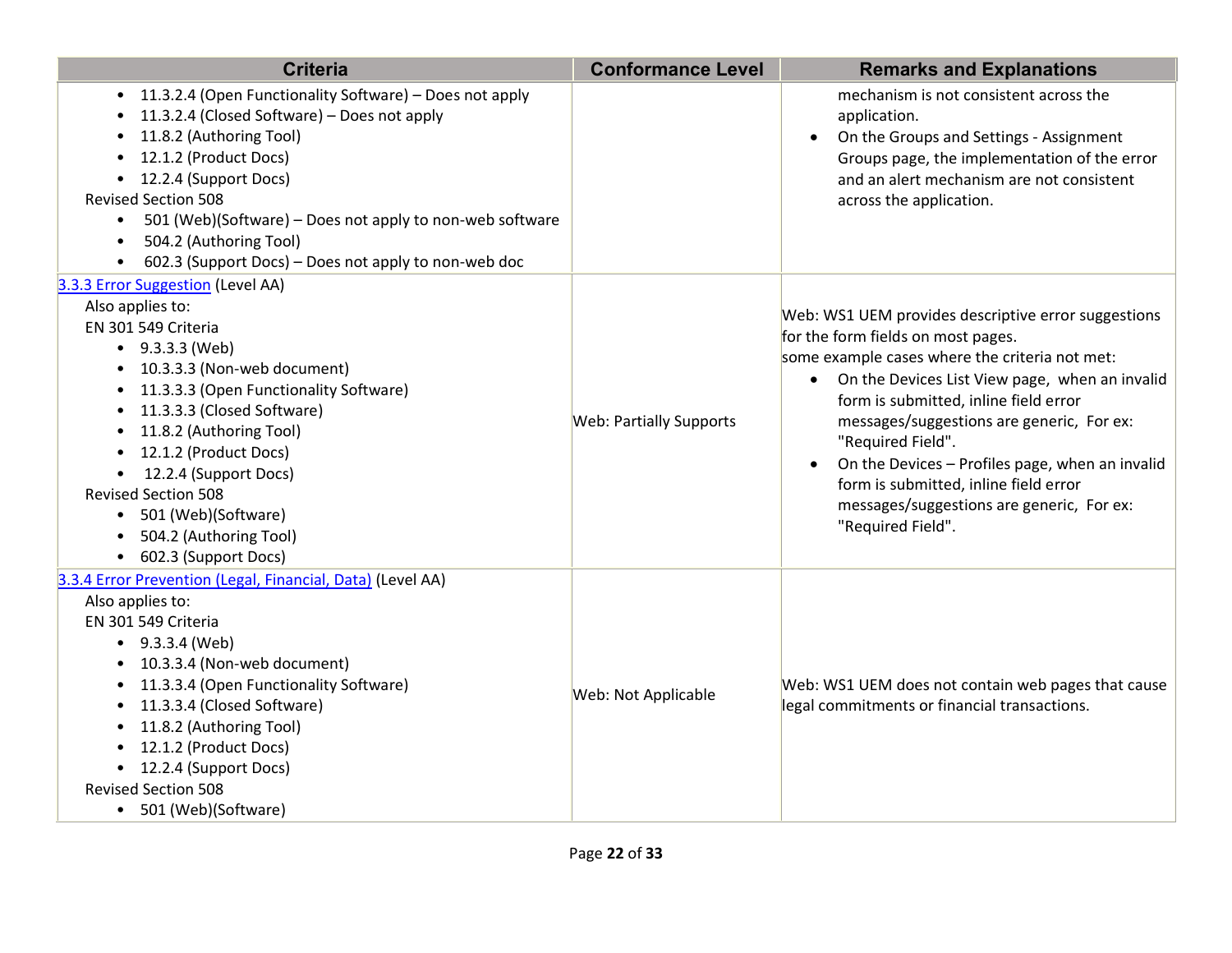| <b>Criteria</b>                                                      | <b>Conformance Level</b> | <b>Remarks and Explanations</b>                   |
|----------------------------------------------------------------------|--------------------------|---------------------------------------------------|
| 504.2 (Authoring Tool)<br>$\bullet$                                  |                          |                                                   |
| 602.3 (Support Docs)                                                 |                          |                                                   |
| 4.1.3 Status Messages (Level AA 2.1 only)                            |                          |                                                   |
| Also applies to:                                                     |                          |                                                   |
| EN 301 549 Criteria                                                  |                          |                                                   |
| $\bullet$ 9.4.1.3 (Web)                                              |                          |                                                   |
| 10.4.1.3 (Non-web document) – Does not apply<br>$\bullet$            |                          |                                                   |
| 11.4.1.3 (Open Functionality Software) – Does not apply<br>$\bullet$ | Web: Does Not Support    | Web: WS1 UEM provides status messages that cannot |
| 11.4.1.3 (Closed Software) – Does not apply<br>$\bullet$             |                          | be determined by assistive technologies.          |
| 11.8.2 (Authoring Tool)<br>$\bullet$                                 |                          |                                                   |
| 12.1.2 (Product Docs)                                                |                          |                                                   |
| 12.2.4 (Support Docs)                                                |                          |                                                   |
| Revised Section 508 - Does not apply                                 |                          |                                                   |

# **Table 3: Success Criteria, Level AAA**

Notes: AAA Criteria are not evaluated in this report.

# **Revised Section 508 Report**

#### **Chapter 3: [Functional Performance Criteria](https://www.access-board.gov/guidelines-and-standards/communications-and-it/about-the-ict-refresh/final-rule/text-of-the-standards-and-guidelines#302-functional-performance-criteria) (FPC)**

| <b>Criteria</b>      | <b>Conformance Level</b>  | <b>Remarks and Explanations</b>                |
|----------------------|---------------------------|------------------------------------------------|
| 302.1 Without Vision |                           | WS1 UEM features allow people with             |
|                      | <b>Partially Supports</b> | vision loss to use the screen readers          |
|                      |                           | identified in "Evaluation Methods Used."       |
|                      |                           | Some components misidentify component          |
|                      |                           | hame, role, and state as disclosed in Table    |
|                      |                           | $1: 1.1.1, 1.3.1, 1.4.1, 2.1.1, 2.2.1, 2.4.1,$ |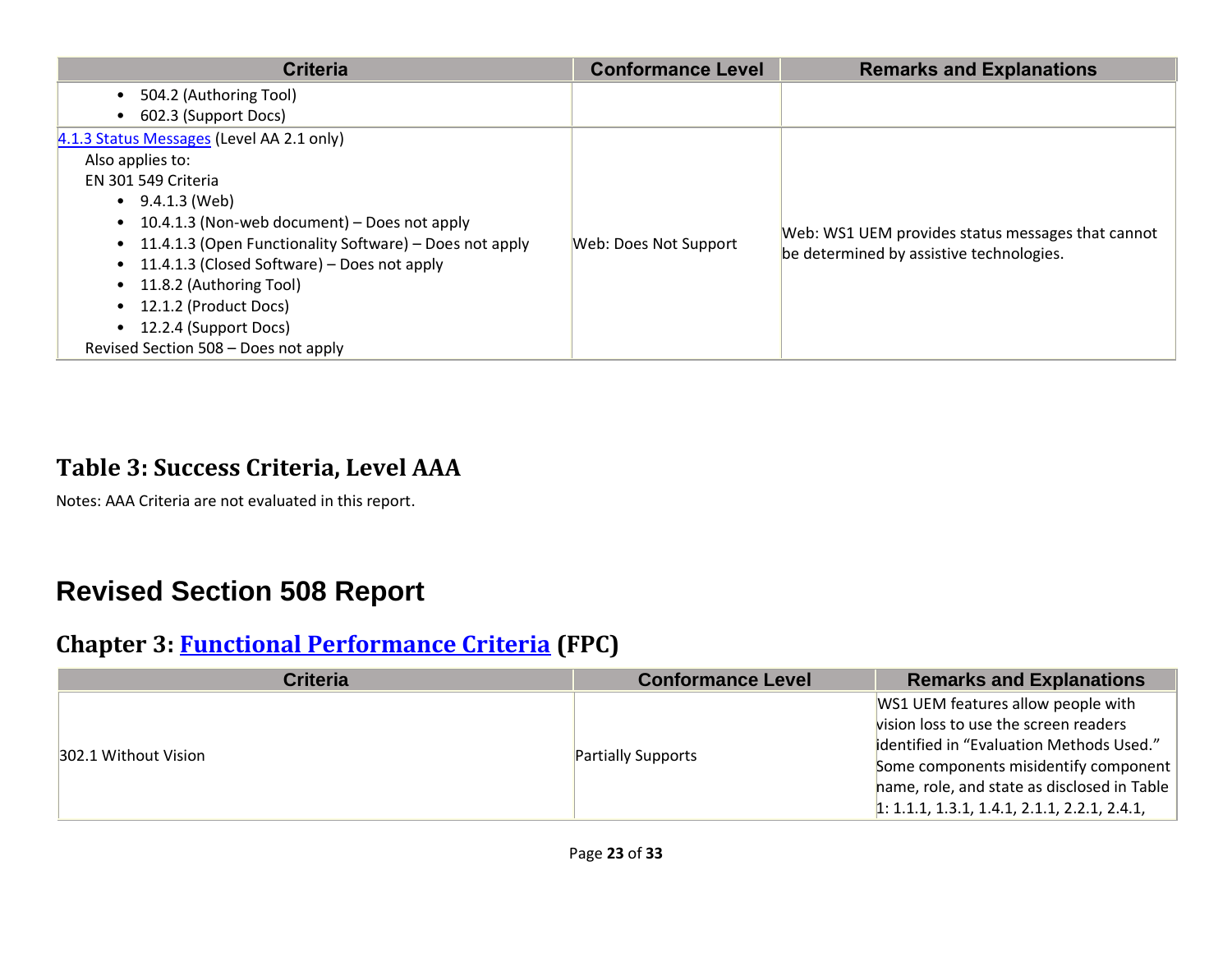| <b>Criteria</b>                       | <b>Conformance Level</b> | <b>Remarks and Explanations</b>              |
|---------------------------------------|--------------------------|----------------------------------------------|
|                                       |                          | 2.4.3, 2.4.4, 3.3.1, 3.3.2 and 4.1.2, and    |
|                                       |                          | Table 2: 1.3.5, 3.3.3, and 4.1.3.            |
|                                       |                          | WS1 UEM features allow people with           |
|                                       |                          | limited vision to access most of the         |
|                                       |                          | interface elements. Some challenges may      |
| 302.2 With Limited Vision             | Partially Supports       | occur while accessing the application as     |
|                                       |                          | disclosed in Table 1: 1.4.1 and Table 2:     |
|                                       |                          | 1.4.3, 1.4.4, 1.4.10, 1.4.11, 1.4.12, and    |
|                                       |                          | 2.4.7.                                       |
|                                       |                          | WS1 UEM features allow people without        |
|                                       |                          | the perception of color to access most of    |
|                                       | Partially Supports       | the content and functionality of the         |
| 302.3 Without Perception of Color     |                          | application. A few challenges of color       |
|                                       |                          | alone used as the sole means to              |
|                                       |                          | distinguish links and convey important       |
|                                       |                          | information are found as disclosed in Table  |
|                                       |                          | 1: 1.4.1 and Table 2: 1.4.3 and 1.4.11.      |
| 302.4 Without Hearing                 | Not Applicable           | WS1 UEM has no operation that requires       |
|                                       |                          | the user to hear.                            |
|                                       | Not Applicable           | WS1 UEM has no operation that requires       |
| 302.5 With Limited Hearing            |                          | the user to hear.                            |
|                                       | Supports                 | WS1 UEM features allow people without        |
| 302.6 Without Speech                  |                          | speech to access the application as          |
|                                       |                          | controls do not require speech input.        |
|                                       | Partially Supports       | WS1 UEM features can be operated by          |
|                                       |                          | people with limited manipulation. A few      |
| 302.7 With Limited Manipulation       |                          | challenges may occur while accessing the     |
|                                       |                          | application as disclosed in Table 1: 2.1.1,  |
|                                       |                          | 2.4.1, 2.4.3, and 3.2.2, and Table 2: 2.4.7. |
|                                       | Partially Supports       | WS1 UEM can be operated by people with       |
|                                       |                          | limited reach and limited strength. A few    |
| 302.8 With Limited Reach and Strength |                          | challenges may occur while accessing the     |
|                                       |                          | application as disclosed in Table 1: 2.1.1,  |
|                                       |                          | 2.4.1, 2.4.3, and 3.2.2, and Table 2: 2.4.7. |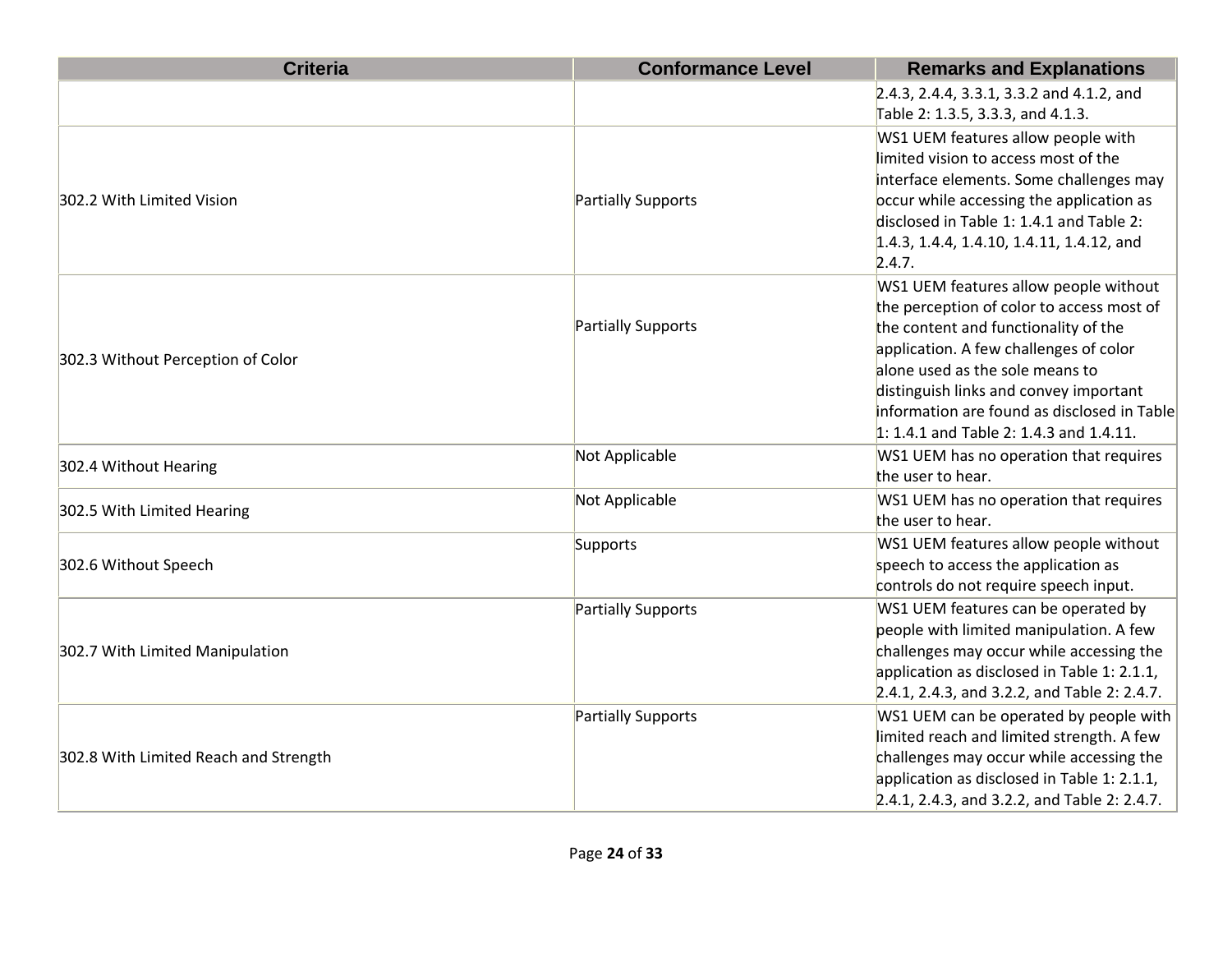| <b>Criteria</b>                                                | <b>Conformance Level</b>  | <b>Remarks and Explanations</b>                                                                                                                                                                                                                                                 |
|----------------------------------------------------------------|---------------------------|---------------------------------------------------------------------------------------------------------------------------------------------------------------------------------------------------------------------------------------------------------------------------------|
| 302.9 With Limited Language, Cognitive, and Learning Abilities | <b>Partially Supports</b> | WS1 UEM features can be operated by<br>people with limited language, cognitive,<br>and learning abilities. A few challenges<br>may occur while accessing the application<br>as disclosed in Table 1: 1.4.1, 3.3.1, 3.3.2,<br>and 4.1.2 and Table 2: 1.3.5, 3.2.4, and<br>3.3.3. |

# **Chapter 4: [Hardware](https://www.access-board.gov/guidelines-and-standards/communications-and-it/about-the-ict-refresh/final-rule/text-of-the-standards-and-guidelines#401-general)**

Notes: Not Applicable for WS1 UEM.

**Chapter 5: [Software](https://www.access-board.gov/guidelines-and-standards/communications-and-it/about-the-ict-refresh/final-rule/text-of-the-standards-and-guidelines#501-general)**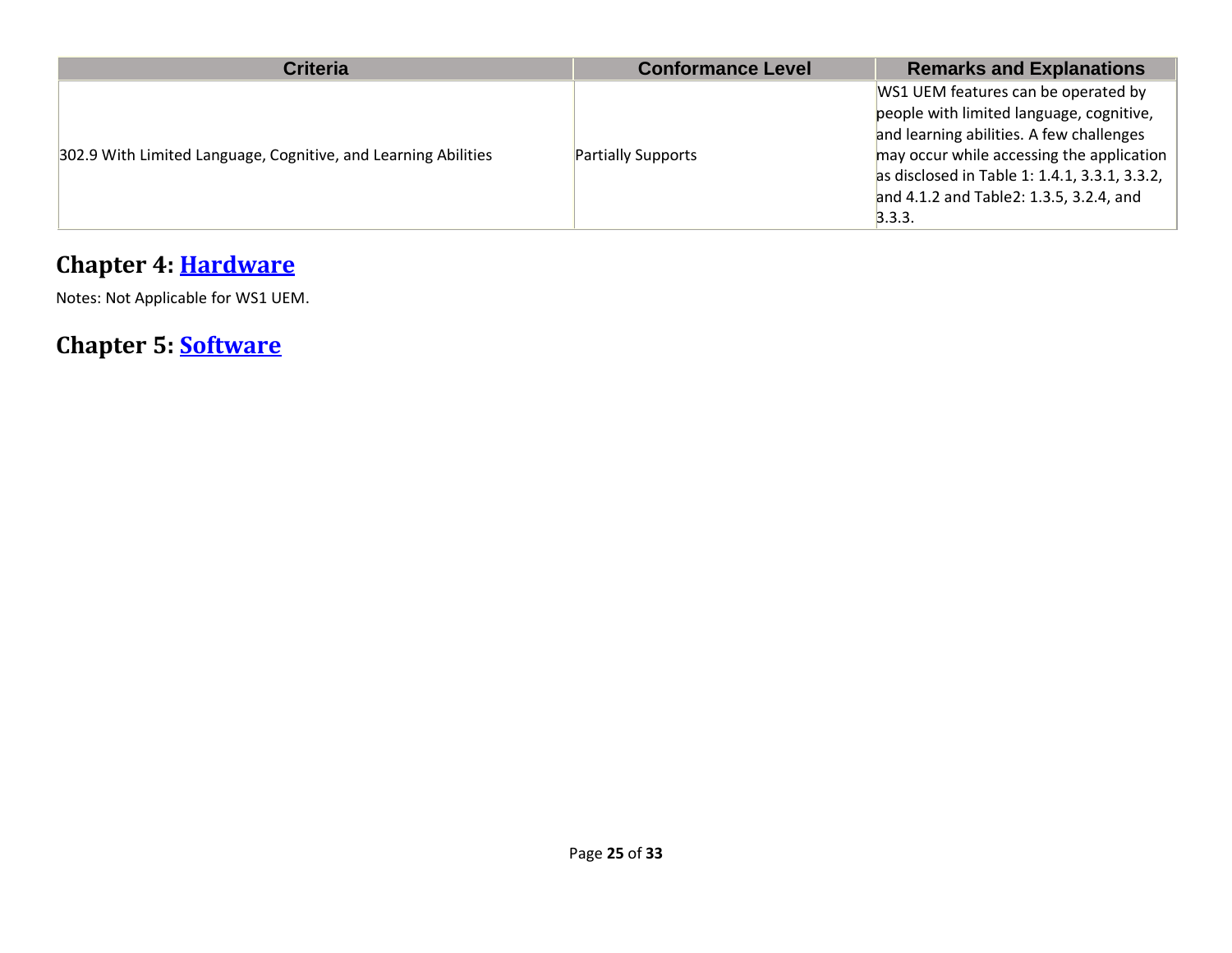| <b>Criteria</b>                                 | <b>Conformance Level</b>            | <b>Remarks and Explanations</b>                     |
|-------------------------------------------------|-------------------------------------|-----------------------------------------------------|
| 501.1 Scope - Incorporation of WCAG 2.1 AA      | See WCAG 2.1 section                | See information in WCAG 2.1 section                 |
| 502 Interoperability with Assistive Technology  | Heading cell - no response required | Heading cell - no response required                 |
| 502.2.1 User Control of Accessibility Features  | Not Applicable                      | WS1 UEM is not a platform software.                 |
| 502.2.2 No Disruption of Accessibility Features | Not Applicable                      | WS1 UEM is not a platform software.                 |
| <b>502.3 Accessibility Services</b>             | Heading cell - no response required | Heading cell - no response required                 |
| 502.3.1 Object Information                      | Not Applicable                      | WS1 UEM is not a platform software.                 |
| 502.3.2 Modification of Object Information      | Not Applicable                      | WS1 UEM is not a platform software.                 |
| 502.3.3 Row, Column, and Headers                | Not Applicable                      | WS1 UEM is not a platform software.                 |
| 502.3.4 Values                                  | Not Applicable                      | WS1 UEM is not a platform software.                 |
| 502.3.5 Modification of Values                  | Not Applicable                      | WS1 UEM is not a platform software.                 |
| 502.3.6 Label Relationships                     | Not Applicable                      | WS1 UEM is not a platform software.                 |
| 502.3.7 Hierarchical Relationships              | Not Applicable                      | WS1 UEM is not a platform software.                 |
| 502.3.8 Text                                    | Not Applicable                      | WS1 UEM is not a platform software.                 |
| 502.3.9 Modification of Text                    | Not Applicable                      | WS1 UEM is not a platform software.                 |
| 502.3.10 List of Actions                        | Not Applicable                      | WS1 UEM is not a platform software.                 |
| 502.3.11 Actions on Objects                     | Not Applicable                      | WS1 UEM is not a platform software.                 |
| 502.3.12 Focus Cursor                           | Not Applicable                      | WS1 UEM is not a platform software.                 |
| 502.3.13 Modification of Focus Cursor           | Not Applicable                      | WS1 UEM is not a platform software.                 |
| 502.3.14 Event Notification                     | Not Applicable                      | WS1 UEM is not a platform software.                 |
| 502.4 Platform Accessibility Features           | Not Applicable                      | WS1 UEM is not a platform software.                 |
| <b>503 Applications</b>                         | Heading cell - no response required | Heading cell - no response required                 |
| 503.2 User Preferences                          | Not Applicable                      | WS1 UEM does not contain any<br>synchronized media. |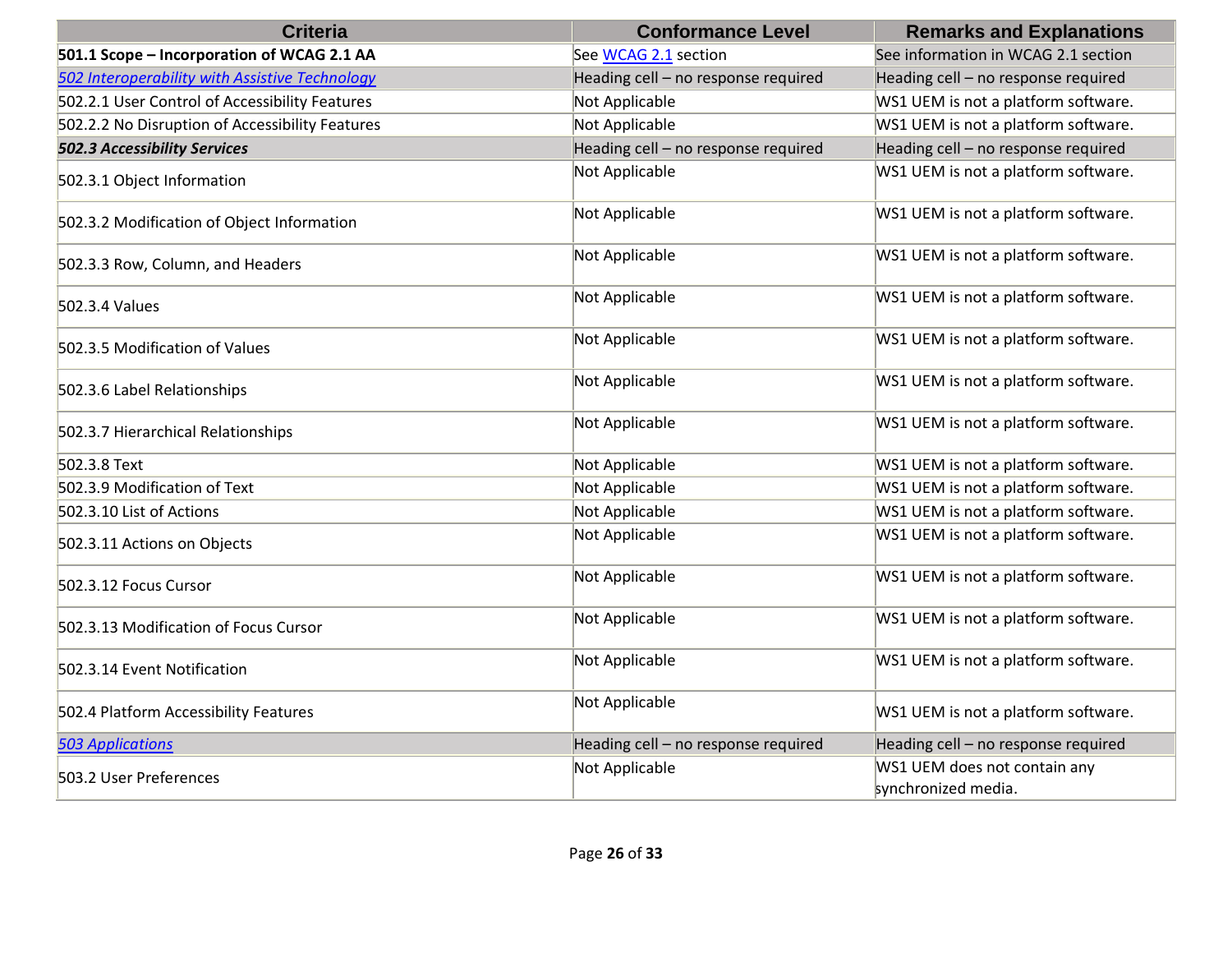| 503.3 Alternative User Interfaces                                                      | Not Applicable                      | WS1 UEM does not contain any<br>synchronized media. |
|----------------------------------------------------------------------------------------|-------------------------------------|-----------------------------------------------------|
| 503.4 User Controls for Captions and Audio Description                                 | Heading cell – no response required | Heading cell - no response required                 |
| 503.4.1 Caption Controls                                                               | Not Applicable                      | WS1 UEM does not contain any<br>synchronized media. |
| 503.4.2 Audio Description Controls                                                     | Not Applicable                      | WS1 UEM does not contain any<br>synchronized media. |
| <b>504 Authoring Tools</b>                                                             | Heading cell - no response required | Heading cell - no response required                 |
| 504.2 Content Creation or Editing (if not authoring tool, enter "not<br>applicable")   | Not Applicable                      | WS1 UEM is not an authoring tool.                   |
| 504.2.1 Preservation of Information Provided for Accessibility in Format<br>Conversion | Not Applicable                      | WS1 UEM is not an authoring tool.                   |
| 504.2.2 PDF Export                                                                     | Not Applicable                      | WS1 UEM is not an authoring tool.                   |
| 504.3 Prompts                                                                          | Not Applicable                      | WS1 UEM is not an authoring tool.                   |
| 504.4 Templates                                                                        | Not Applicable                      | WS1 UEM is not an authoring tool.                   |

#### **Chapter 6: [Support Documentation and Services](https://www.access-board.gov/guidelines-and-standards/communications-and-it/about-the-ict-refresh/final-rule/text-of-the-standards-and-guidelines#601-general)**

Notes: Not Applicable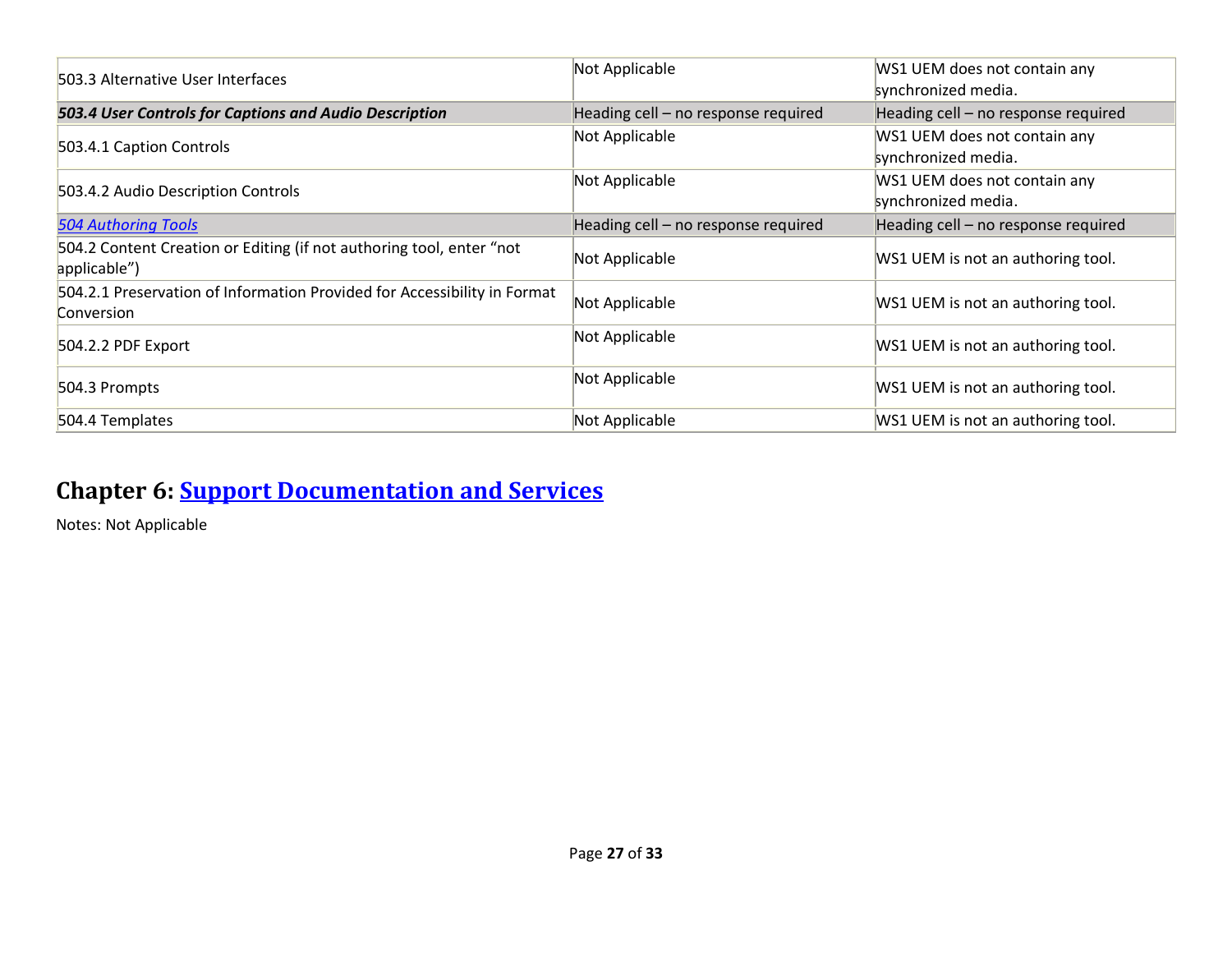# **EN 301 549 Report**

# **Chapter 4: [Functional Performance Statements](https://www.etsi.org/deliver/etsi_en/301500_301599/301549/03.01.01_60/en_301549v030101p.pdf#%5B%7B%22num%22%3A38%2C%22gen%22%3A0%7D%2C%7B%22name%22%3A%22XYZ%22%7D%2C54%2C747%2C0%5D) (FPS)**

| <b>Criteria</b>                                 | <b>Conformance Level</b>  | <b>Remarks and Explanations</b>                                                                                                                                                                                                                                                                                                                     |
|-------------------------------------------------|---------------------------|-----------------------------------------------------------------------------------------------------------------------------------------------------------------------------------------------------------------------------------------------------------------------------------------------------------------------------------------------------|
| 4.2.1 Usage without vision                      | Partially Supports        | WS1 UEM features allow people with<br>vision loss to use the screen readers<br>identified in "Evaluation Methods Used."<br>Some components misidentify component<br>hame, role, and state as disclosed in Table<br>$1: 1.1.1, 1.3.1, 1.4.1, 2.1.1, 2.2.1, 2.4.1,$<br>2.4.3, 2.4.4, 3.3.1, 3.3.2 and 4.1.2, and<br>Table 2: 1.3.5, 3.3.3, and 4.1.3. |
| 4.2.2 Usage with limited vision                 | Partially Supports        | WS1 UEM features allow people with<br>limited vision to access most of the<br>interface elements. Some challenges may<br>occur while accessing the application as<br>disclosed in Table 1: 1.4.1 and Table 2:<br>1.4.3, 1.4.4, 1.4.10, 1.4.11, 1.4.12, and<br>2.4.7.                                                                                |
| 4.2.3 Usage without the perception of color     | <b>Partially Supports</b> | WS1 UEM features allow people without<br>the perception of color to access most of<br>the content and functionality of the<br>application. A few challenges of color<br>alone used as the sole means to<br>distinguish links and convey important<br>information are found as disclosed in Table<br>1: 1.4.1 and Table 2: 1.4.3 and 1.4.11.         |
| 4.2.4 Usage without hearing                     | Not Applicable            | WS1 UEM has no operation that requires<br>the user to hear.                                                                                                                                                                                                                                                                                         |
| 4.2.5 Usage with limited hearing                | Not Applicable            | WS1 UEM has no operation that requires<br>the user to hear.                                                                                                                                                                                                                                                                                         |
| 4.2.6 Usage with no or limited vocal capability | Supports                  | WS1 UEM features allow people with no<br>or limited vocal capabilities to access the<br>application as controls do not require<br>speech input.                                                                                                                                                                                                     |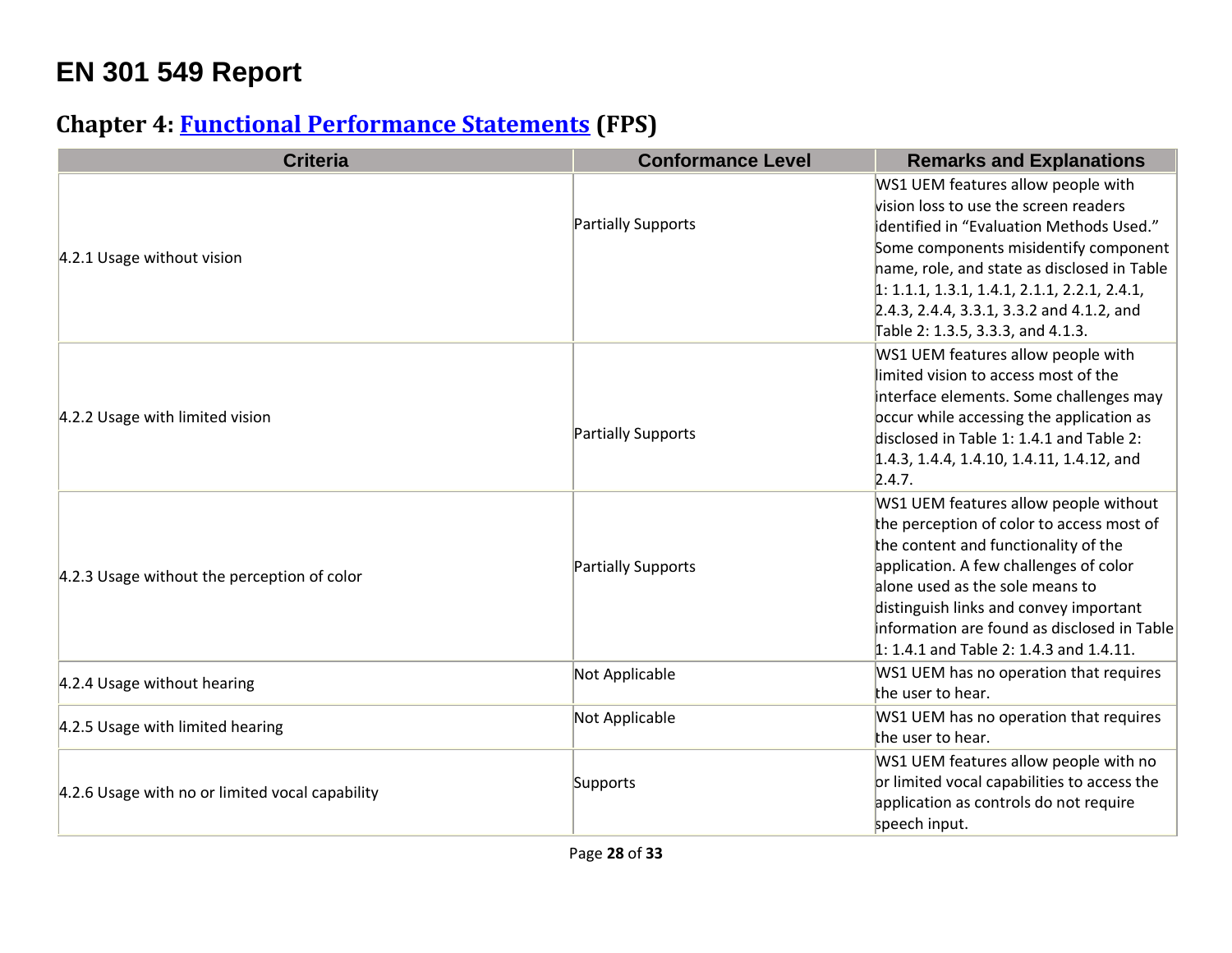| <b>Criteria</b>                                            | <b>Conformance Level</b> | <b>Remarks and Explanations</b>                                                                                                                                                                                                                                                 |
|------------------------------------------------------------|--------------------------|---------------------------------------------------------------------------------------------------------------------------------------------------------------------------------------------------------------------------------------------------------------------------------|
| 4.2.7 Usage with limited manipulation or strength          | Partially Supports       | WS1 UEM features can be operated by<br>people with limited manipulation or<br>strength. A few challenges may occur<br>while accessing the application as<br>disclosed in Table 1: 2.1.1, 2.1.2, 2.4.1,<br>2.4.3, 3.2.1, and 3.2.2, and Table 2: 2.4.7.                          |
| 4.2.8 Usage with limited reach                             | Partially Supports       | WS1 UEM features can be operated by<br>people with limited reach. Few challenges<br>may occur while accessing the application<br>as disclosed in Table 1: 2.1.1, 2.4.1, 2.4.3,<br>and 3.2.2, and Table 2: 2.4.7.                                                                |
| 4.2.9 Minimize photosensitive seizure triggers             | Supports                 | WS1 UEM does not contain any content<br>that triggers photosensitive seizures in the<br>application.                                                                                                                                                                            |
| 4.2.10 Usage with limited cognition, language, or learning | Partially Supports       | WS1 UEM features can be operated by<br>people with limited language, cognitive,<br>and learning abilities. A few challenges<br>may occur while accessing the application<br>as disclosed in Table 1: 1.4.1, 3.3.1, 3.3.2,<br>and 4.1.2 and Table 2: 1.3.5, 3.2.4, and<br>3.3.3. |
| 4.2.11 Privacy                                             | Not Applicable           | WS1 UEM does not contain privacy related<br>feature provided for accessibility.                                                                                                                                                                                                 |

#### **Chapter [5: Generic Requirements](https://www.etsi.org/deliver/etsi_en/301500_301599/301549/03.01.01_60/en_301549v030101p.pdf#%5B%7B%22num%22%3A45%2C%22gen%22%3A0%7D%2C%7B%22name%22%3A%22XYZ%22%7D%2C54%2C747%2C0%5D)**

Notes: WS1 UEM supports standard assistive technologies and is, therefore, not subject to the Closed Functionality criteria described in this Chapter.

#### **Chapter [6: ICT with Two-Way Voice Communication](https://www.etsi.org/deliver/etsi_en/301500_301599/301549/03.01.01_60/en_301549v030101p.pdf#%5B%7B%22num%22%3A60%2C%22gen%22%3A0%7D%2C%7B%22name%22%3A%22XYZ%22%7D%2C54%2C747%2C0%5D)**

Notes: Not Applicable

# **Chapter [7: ICT with Video Capabilities](https://www.etsi.org/deliver/etsi_en/301500_301599/301549/03.01.01_60/en_301549v030101p.pdf#%5B%7B%22num%22%3A70%2C%22gen%22%3A0%7D%2C%7B%22name%22%3A%22XYZ%22%7D%2C54%2C747%2C0%5D)**

Notes: Not Applicable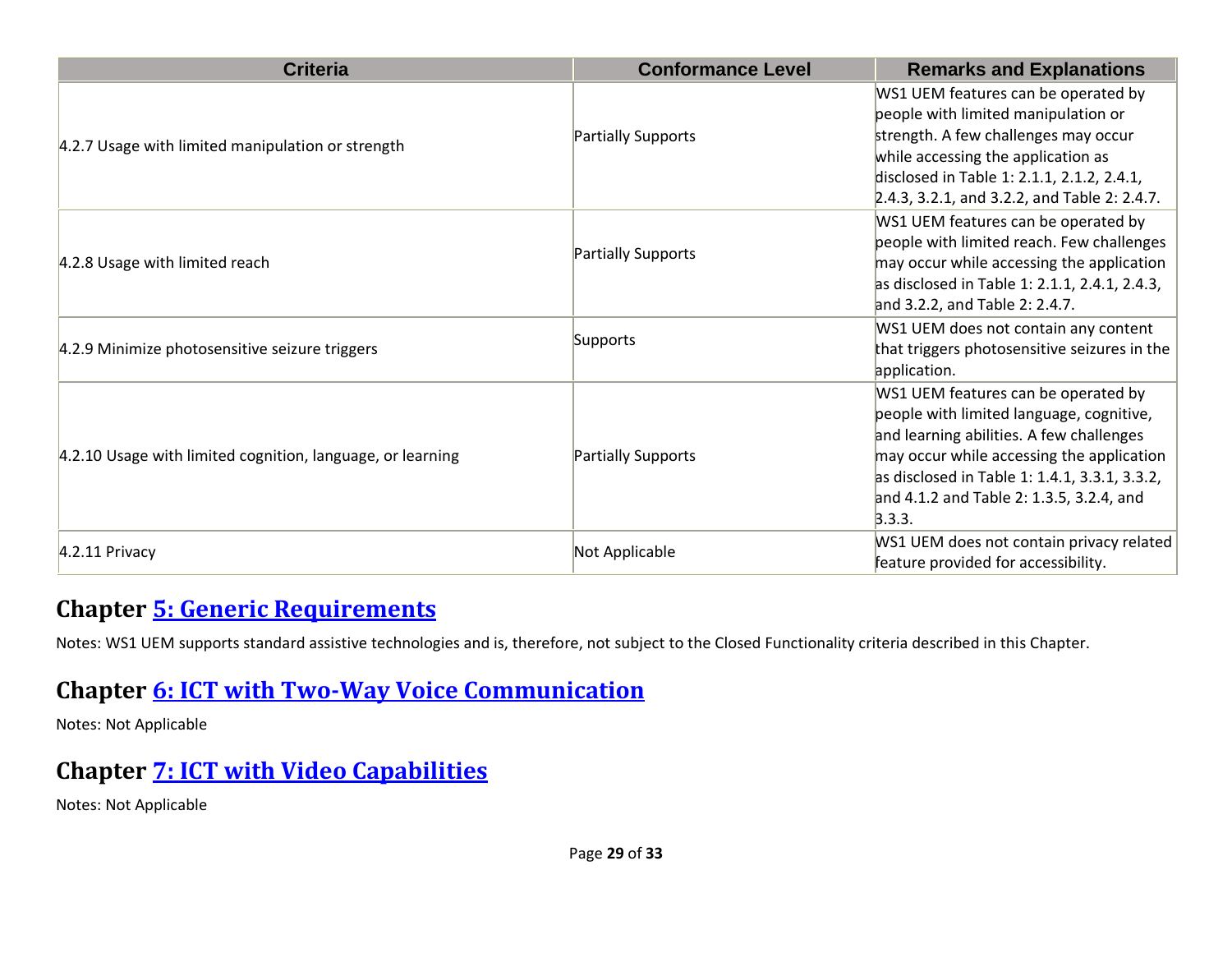#### **Chapter [8: Hardware](https://www.etsi.org/deliver/etsi_en/301500_301599/301549/03.01.01_60/en_301549v030101p.pdf#%5B%7B%22num%22%3A74%2C%22gen%22%3A0%7D%2C%7B%22name%22%3A%22XYZ%22%7D%2C54%2C747%2C0%5D)**

Notes: Not Applicable

#### **Chapter [9: Web](https://www.etsi.org/deliver/etsi_en/301500_301599/301549/03.01.01_60/en_301549v030101p.pdf#%5B%7B%22num%22%3A113%2C%22gen%22%3A0%7D%2C%7B%22name%22%3A%22XYZ%22%7D%2C54%2C747%2C0%5D)**

Notes: Refer to the previously identified remarks and details for [WCAG 2.1](file:///C:/Users/dineshkumar.ti/OneDrive%20-%20HCL%20Technologies%20Ltd/All%20Files/VMWare/Scenarios_Schedule/VPAT2.4RevINT--February2020.doc%23_WCAG_2.x_Report) already provided in this VPAT.

#### **Chapter [10: Non-Web Software](https://www.etsi.org/deliver/etsi_en/301500_301599/301549/03.01.01_60/en_301549v030101p.pdf#%5B%7B%22num%22%3A127%2C%22gen%22%3A0%7D%2C%7B%22name%22%3A%22XYZ%22%7D%2C54%2C747%2C0%5D)**

Notes: Refer to the previously identified remarks and details for [WCAG 2.1](file:///C:/Users/dineshkumar.ti/OneDrive%20-%20HCL%20Technologies%20Ltd/All%20Files/VMWare/Scenarios_Schedule/VPAT2.4RevINT--February2020.doc%23_WCAG_2.x_Report) already provided in this VPAT.

#### **Chapter [11: Software](https://www.etsi.org/deliver/etsi_en/301500_301599/301549/03.01.01_60/en_301549v030101p.pdf#%5B%7B%22num%22%3A149%2C%22gen%22%3A0%7D%2C%7B%22name%22%3A%22XYZ%22%7D%2C54%2C747%2C0%5D)**

| <b>Criteria</b>                                                                                                               | <b>Conformance Level</b>            | <b>Remarks and Explanations</b>                                                                                                                       |
|-------------------------------------------------------------------------------------------------------------------------------|-------------------------------------|-------------------------------------------------------------------------------------------------------------------------------------------------------|
| 11.0 General (informative)                                                                                                    | Heading cell - no response required | Heading cell - no response required                                                                                                                   |
| 11.1.1.1 through 11.4.1.3                                                                                                     | See WCAG 2.1 section                | See information in WCAG 2.1 section                                                                                                                   |
| 11.5 Interoperability with assistive technology                                                                               | Heading cell - no response required | Heading cell - no response required                                                                                                                   |
| 11.5.1 Closed functionality                                                                                                   | Heading cell - no response required | Heading cell - no response required                                                                                                                   |
| 11.5.2 Accessibility services                                                                                                 | Heading cell - no response required | Heading cell - no response required                                                                                                                   |
| 11.5.2.1 Platform accessibility service support for software that provides See 11.5.2.3 through 11.5.2.17<br>a user interface |                                     | See information in 11.5.2.3 through<br>11.5.2.17                                                                                                      |
| 11.5.2.2 Platform accessibility service support for assistive technologies See 11.5.2.3 through 11.5.2.17                     |                                     | See information in 11.5.2.3 through<br>11.5.2.17                                                                                                      |
| 11.5.2.3 Use of accessibility services                                                                                        | Supports                            | WS1 UEM Installer supports the<br>accessibility services provided by Windows<br>Server, including NVDA, screen magnifier,<br>and high contrast theme. |
| 11.5.2.4 Assistive technology                                                                                                 | Not Applicable                      | WS1 UEM Installer is not assistive<br>technology.                                                                                                     |
| 11.5.2.5 Object information                                                                                                   | Partially Supports                  | WS1 UEM Installer object information is<br>determined by the screen reader listed in<br>the "Evaluation Method Used" for most of<br>the content.      |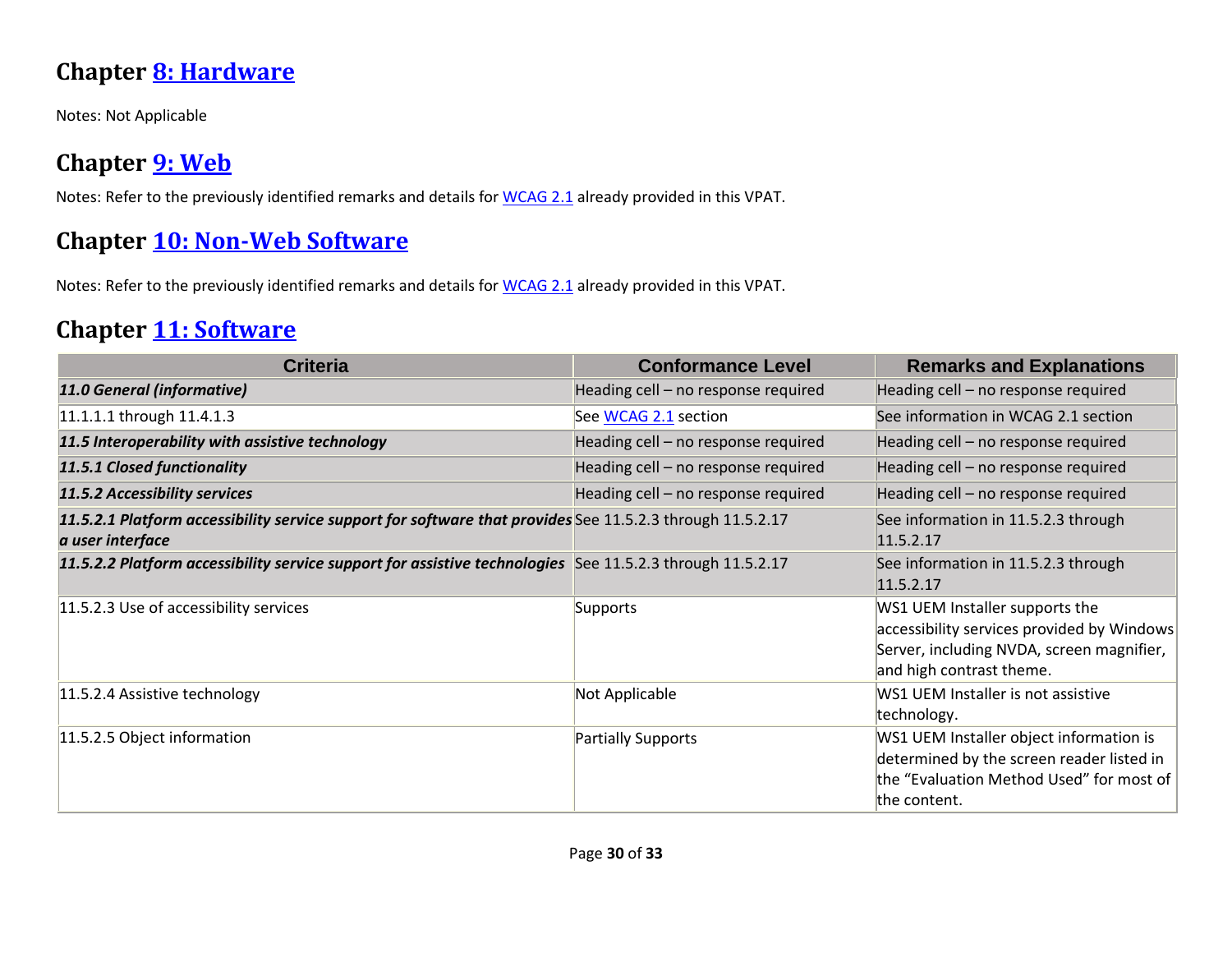| <b>Criteria</b>                     | <b>Conformance Level</b> | <b>Remarks and Explanations</b>                                                                                                                                                                                                                                                                           |
|-------------------------------------|--------------------------|-----------------------------------------------------------------------------------------------------------------------------------------------------------------------------------------------------------------------------------------------------------------------------------------------------------|
|                                     |                          | Some challenges may occur while<br>accessing the application as disclosed in<br>Table 1: 1.3.1, 3.3.2, 4.1.2, and Table 2:<br>4.1.3.                                                                                                                                                                      |
| 11.5.2.6 Row, column, and headers   | Supports                 | In WS1 UEM Installer, column headers are<br>determined by the screen reader listed in<br>the "Evaluation Method Used".                                                                                                                                                                                    |
| 11.5.2.7 Values                     | Partially Supports       | In WS1 UEM Installer, the values<br>associated with objects are available to<br>users on most of the windows that can be<br>determined by the screen reader listed in<br>the "Evaluation Method Used".<br>Some challenges may occur while<br>accessing the application as disclosed in<br>Table 1: 4.1.2. |
| 11.5.2.8 Label relationships        | Partially Supports       | WS1 UEM Installer provides labels that can<br>be determined by the screen reader listed<br>in the "Evaluation Method Used" for most<br>of the forms.<br>Some challenges may occur while<br>accessing the application as disclosed in<br>Table 1: 1.3.1.                                                   |
| 11.5.2.9 Parent-child relationships | Supports                 | WS1 UEM Installer provides parent-child<br>relationships that can be determined by<br>the screen reader listed in the "Evaluation<br>Method Used".                                                                                                                                                        |
| 11.5.2.10 Text                      | Supports                 | WS1 UEM Installer presents text objects,<br>text attributes, and the boundary of text<br>that can be determined by the screen<br>reader listed in the "Evaluation Method<br>Used".                                                                                                                        |
| 11.5.2.11 List of available actions | Supports                 | WS1 UEM Installer allows the users to<br>execute the supported actions of UI<br>elements.                                                                                                                                                                                                                 |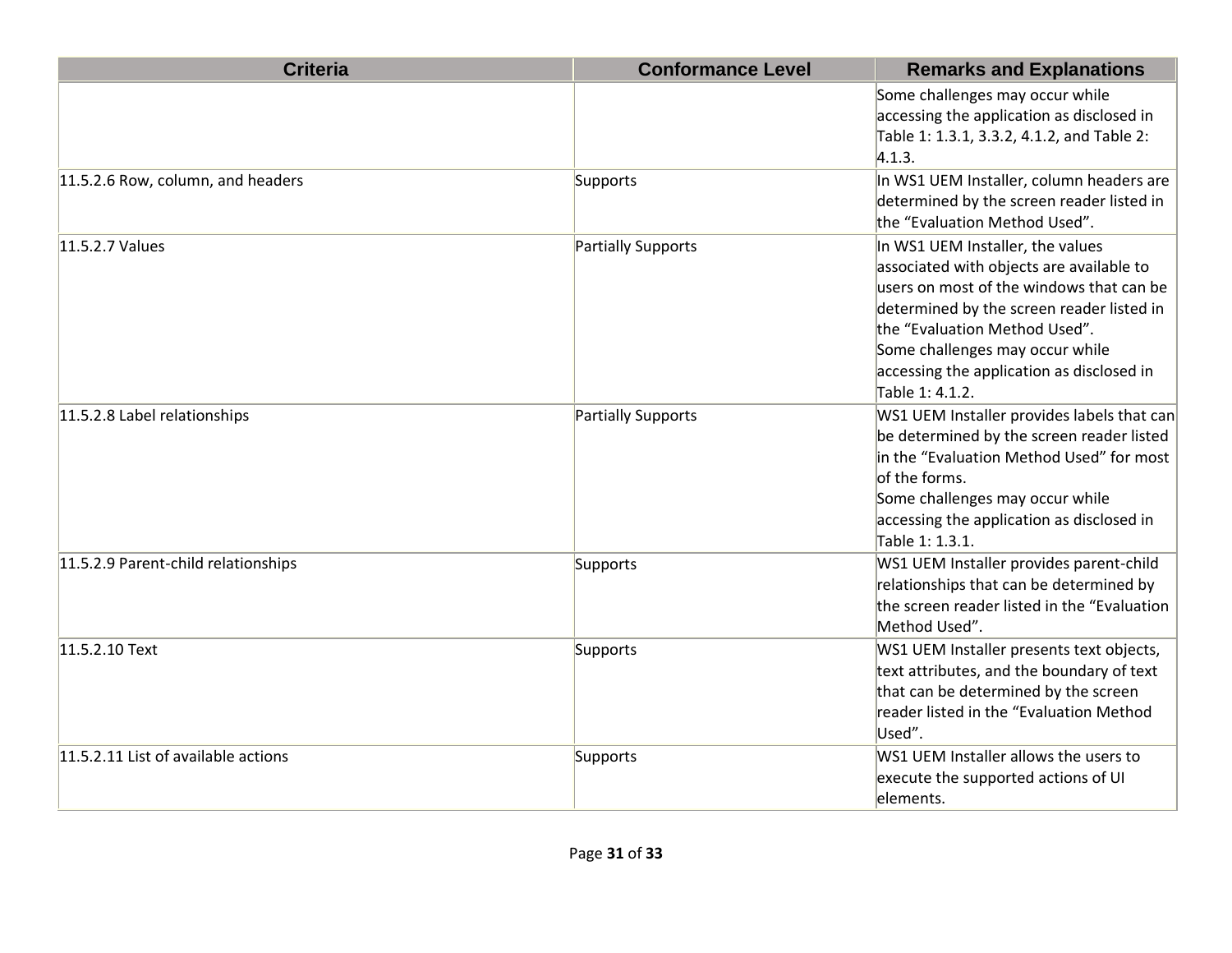| <b>Criteria</b>                                                     | <b>Conformance Level</b>            | <b>Remarks and Explanations</b>                                                                                                                 |
|---------------------------------------------------------------------|-------------------------------------|-------------------------------------------------------------------------------------------------------------------------------------------------|
| 11.5.2.12 Execution of available actions                            | Supports                            | WS1 UEM Installer permits the assistive<br>technologies to execute actions on<br>objects.                                                       |
| 11.5.2.13 Tracking of focus and selection attributes                | Supports                            | WS1 UEM Installer shows a text insertion<br>point when user input is required and has<br>visible focus.                                         |
| 11.5.2.14 Modification of focus and selection attributes            | Supports                            | In WS1 UEM Installer, the focus can be<br>tracked and moved among interactive UI<br>elements as the input focus changes.                        |
| 11.5.2.15 Change notification                                       | Supports                            | In WS1 UEM Installer, a change of<br>notifications is notified by the assistive<br>technologies.                                                |
| 11.5.2.16 Modifications of states and properties                    | Supports                            | WS1 UEM Installer allows users to modify<br>the state and properties of UI elements<br>that can be determined by the assistive<br>technologies. |
| 11.5.2.17 Modifications of values and text                          | Supports                            | WS1 UEM Installer allows users to modify<br>values and text using assistive<br>technologies.                                                    |
| 11.6 Documented accessibility usage                                 | Heading cell - no response required | Heading cell - no response required                                                                                                             |
| 11.6.1 User control of accessibility features                       | Not Applicable                      | WS1 UEM is not a platform software.                                                                                                             |
| 11.6.2 No disruption of accessibility features                      | Supports                            | WS1 UEM Installer does not disrupt<br>platform accessibility features.                                                                          |
| 11.7 User preferences                                               | Supports                            | WS1 UEM permits user preferences from<br>platform settings.                                                                                     |
| 11.8 Authoring tools                                                | Heading cell - no response required | Heading cell - no response required                                                                                                             |
| 11.8.1 Content technology                                           | Heading cell - no response required | Heading cell - no response required                                                                                                             |
| 11.8.2 Accessible content creation                                  | Not Applicable                      | WS1 UEM is not an authoring tool.                                                                                                               |
| 11.8.3 Preservation of accessibility information in transformations | Not Applicable                      | WS1 UEM is not an authoring tool.                                                                                                               |
| 11.8.4 Repair assistance                                            | Not Applicable                      | WS1 UEM is not an authoring tool.                                                                                                               |